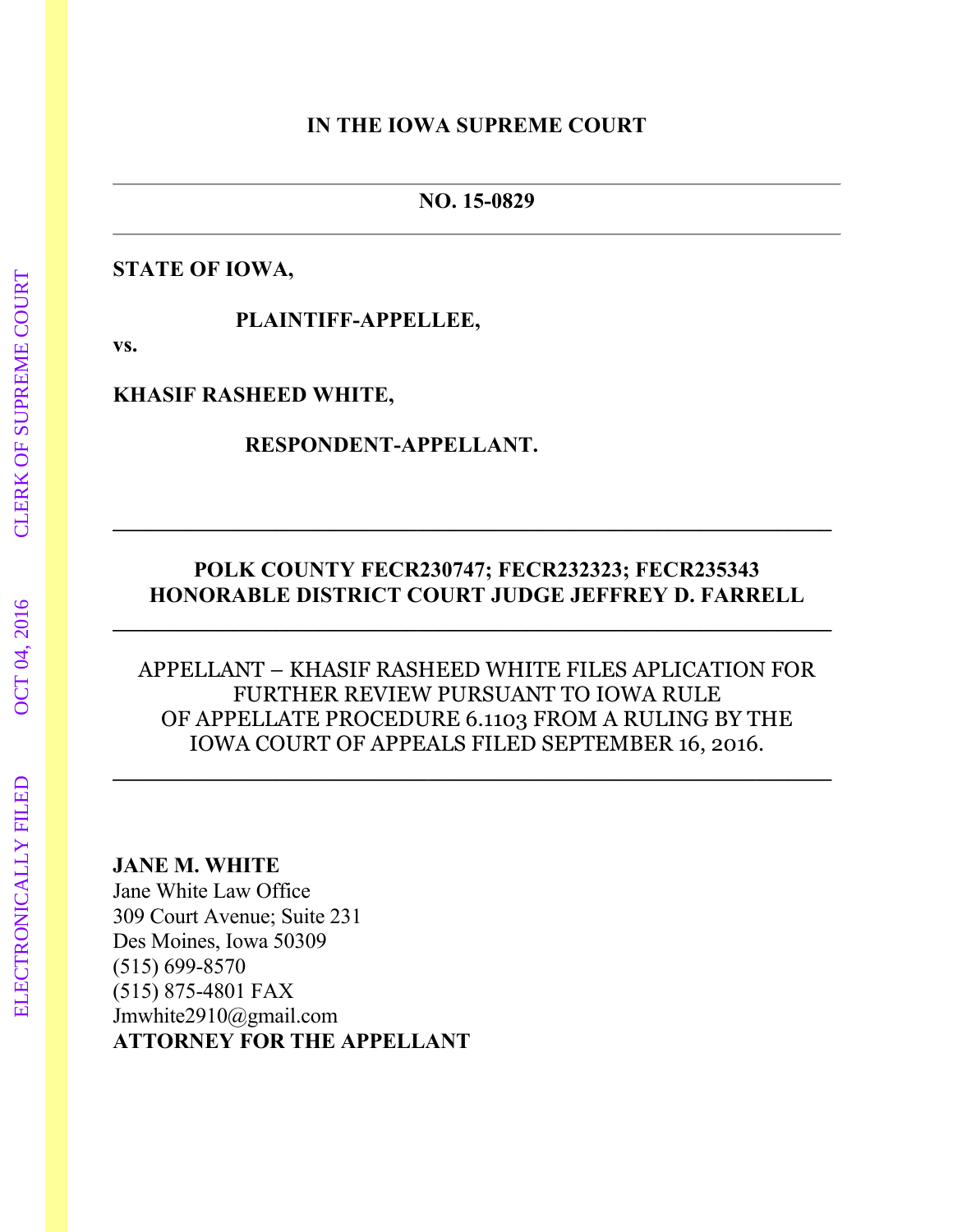#### **CERTIFICATE OF SERVICE and FILING**

I certify that I served a copy of this Application for Further Review and Brief on October 4, 2016 by E-filing it with the Clerk of the Iowa Supreme Court and mailing a copy to:

Mr. Khasif Rasheed White No. 6330254 Anamosa State Prison 406 North High Street P.O. Box 10 Anamosa, Iowa 552205-1199

#### **STATEMENT OF ISSUES PRESENTED FOR REVIEW**

## **I. DID THE SENTENCING COURT ERR IN DETERMINING THAT THE LYLE FACTORS WERE CORRECTLY APPLIED TO THE DEFENDANT?**

**II. DID THE SENTENCING COURT ERR IN DETERMINING THAT SO LONG AS A SENTENCING COURT APPLIES THE LYLE SENTENCING PARAMETERS WHEN IMOPOSING A JUDICIALLY MANDATED MINIMUM SENTENCE FOR A JUVENILE, THE SENTENCE DOES NOT VIOLATE THE JUVENILE'S CONSTITUTIONAL PROTECTIONS FROM CRUEL AND UNUSUAL PUNISHMENT UNDER THE STATE AND U.S. CONSTITUTION?**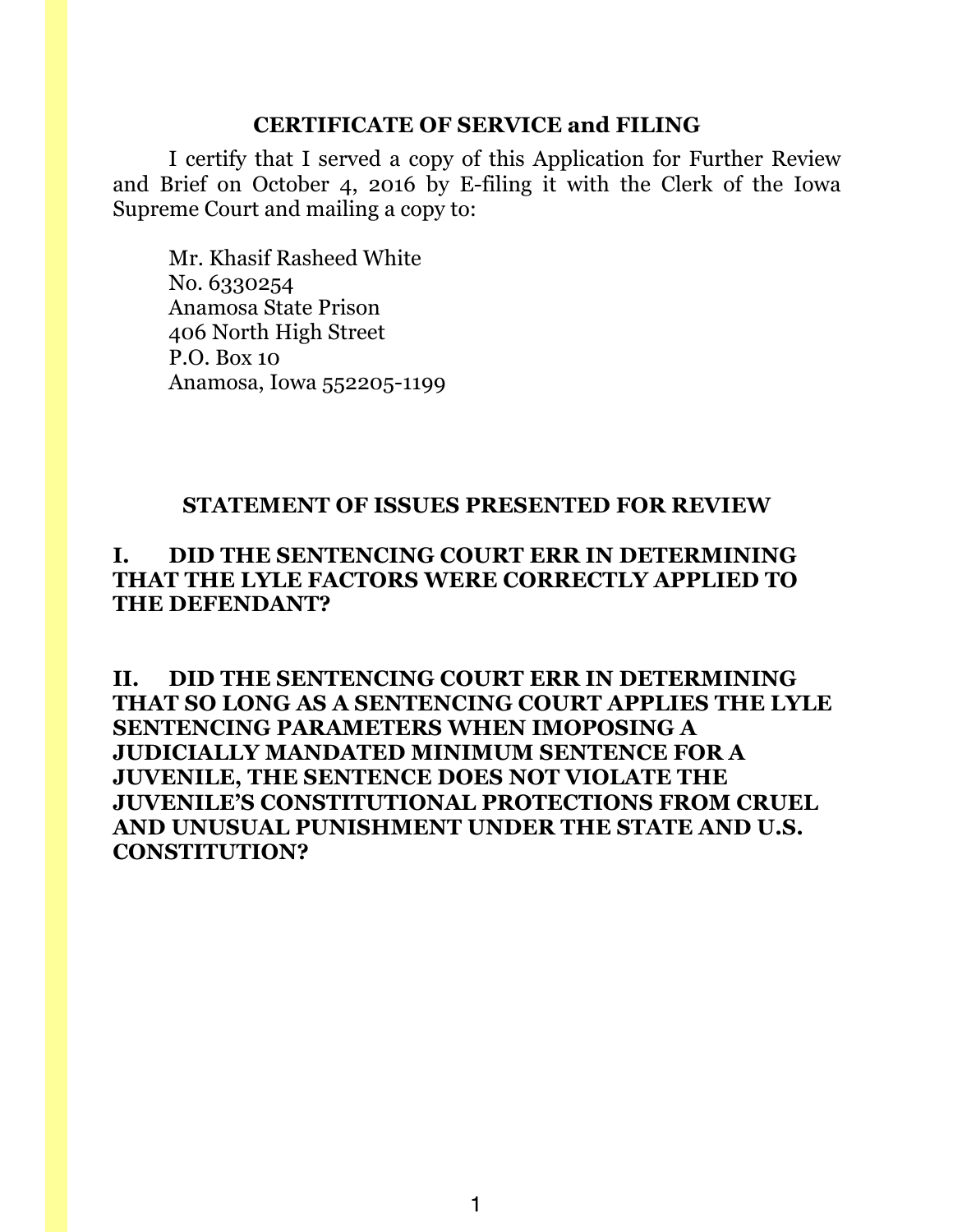# **TABLE OF CONTENTS**

| ISSUE I.  | DID THE SENTENCING COURT ERR IN DETERMINING<br>THAT SO LONG AS A SENTENCING COURT APPLIES THE<br>LYLE SENTENCING PARAMETERS WHEN IMOPOSING A<br>JUDICIALLY MANDATED MINIMUM SENTENCE FOR A<br>JUVENILE, THE SENTENCE DOES NOT VIOLATE THE<br><b>JUVENILE'S CONSTITUTIONAL PROTECTIONS FROM</b><br>CRUEL AND UNUSUAL PUNISHMENT UNDER THE STATE<br>AND U.S. CONSTITUTION? |  |
|-----------|--------------------------------------------------------------------------------------------------------------------------------------------------------------------------------------------------------------------------------------------------------------------------------------------------------------------------------------------------------------------------|--|
| ISSUE II. | DID THE SENTENCING COURT ERR IN DETERMINING<br>THAT THE LYLE FACTORS WERE CORRECTLY APPLIED TO<br>THE DEFENDANT?                                                                                                                                                                                                                                                         |  |
|           |                                                                                                                                                                                                                                                                                                                                                                          |  |
|           |                                                                                                                                                                                                                                                                                                                                                                          |  |
|           |                                                                                                                                                                                                                                                                                                                                                                          |  |

Attachment: Opinion of the Court of Appeals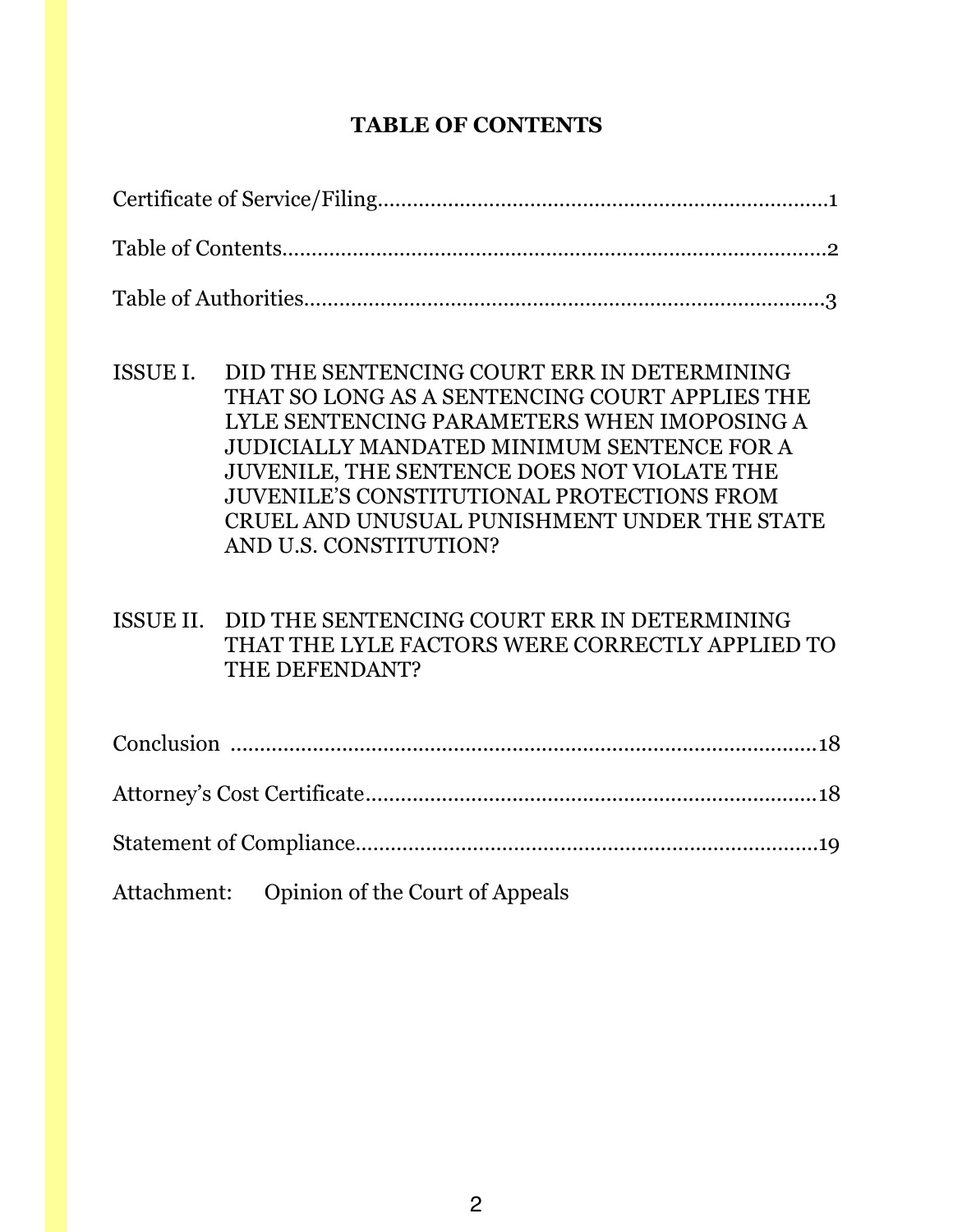## **TABLE OF AUTHORITIES**

# *Greiman v. Hodges*, 79 F.Supp.3d 933 (S.D. Iowa 2015)………………………..12 *Miller v. Alabama*, 132 S.Ct. 2455, 183 L.Ed.2d 407 (2012)…………7,10,15,16 *State v. Louisell*, 865 N.W.2d 590, 598 (Iowa 2015)………………………………12 *State v. Lyle*, 854 NW2d 378 (Iowa 2014)………………………………..6,7,9,10,13 *State v. Null*, 836 NW2d…………………………………………………………………15,16 *State V. Pearson*, 836 NW2d 88 (Iowa 2013)………………………………………..15 *State v. Ragland*, 836 NW2d ………………………………………………………………15

## **STATUTES AND OTHER AUTHORITY**

**CASES**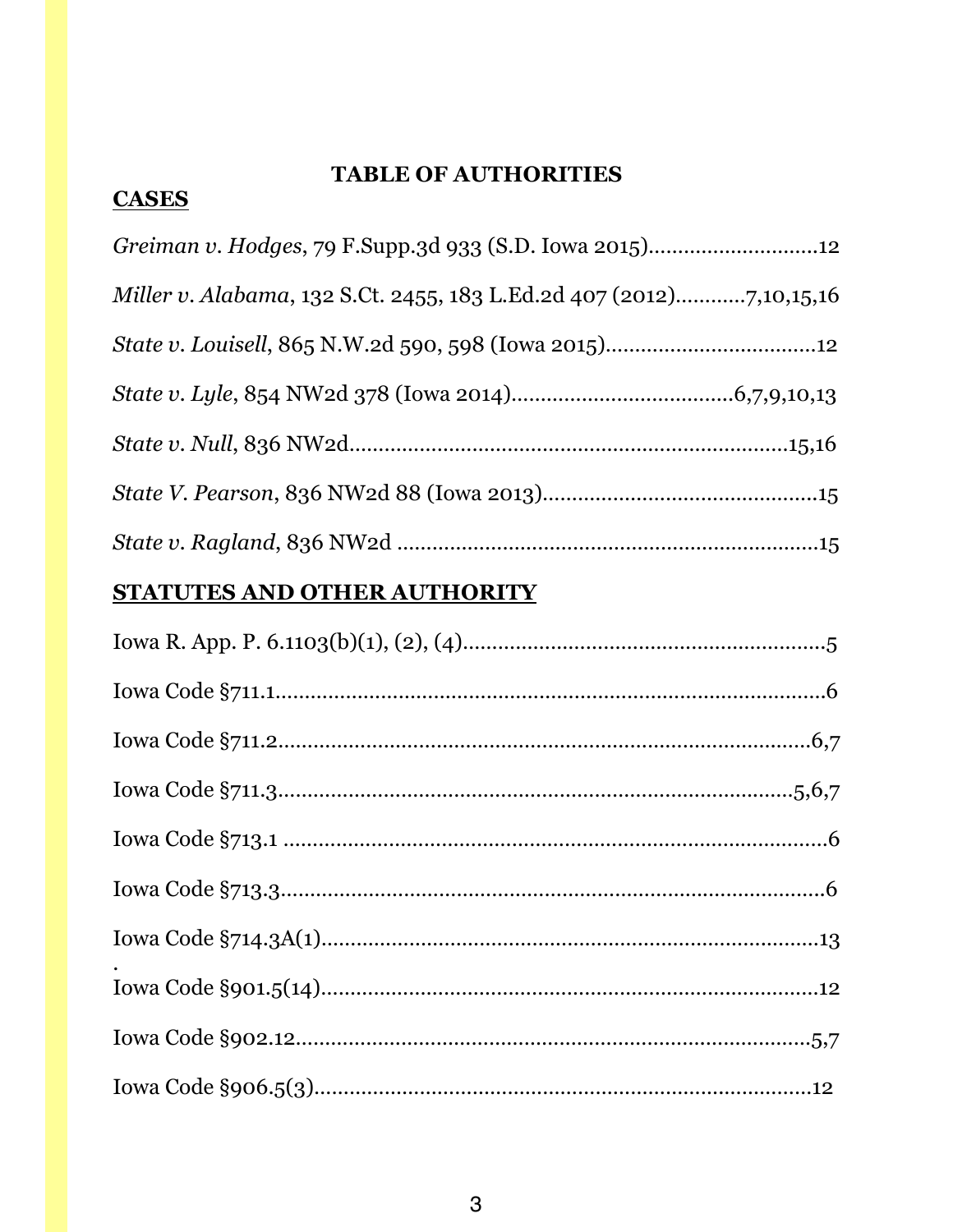| National Research Council. (2013). Reforming Juvenile Justice: A<br>Developmental Approach. Committee on Assessing Juvenile<br>Justice Reform, Richard J. Bonnie, Robert L. Johnson, Betty M.<br>Chemers, and Julie A. Schuck, Eds. Committee on Law and Justice,<br>Division of Behavioral and Social Sciences and Education. Washington, |  |
|--------------------------------------------------------------------------------------------------------------------------------------------------------------------------------------------------------------------------------------------------------------------------------------------------------------------------------------------|--|
|                                                                                                                                                                                                                                                                                                                                            |  |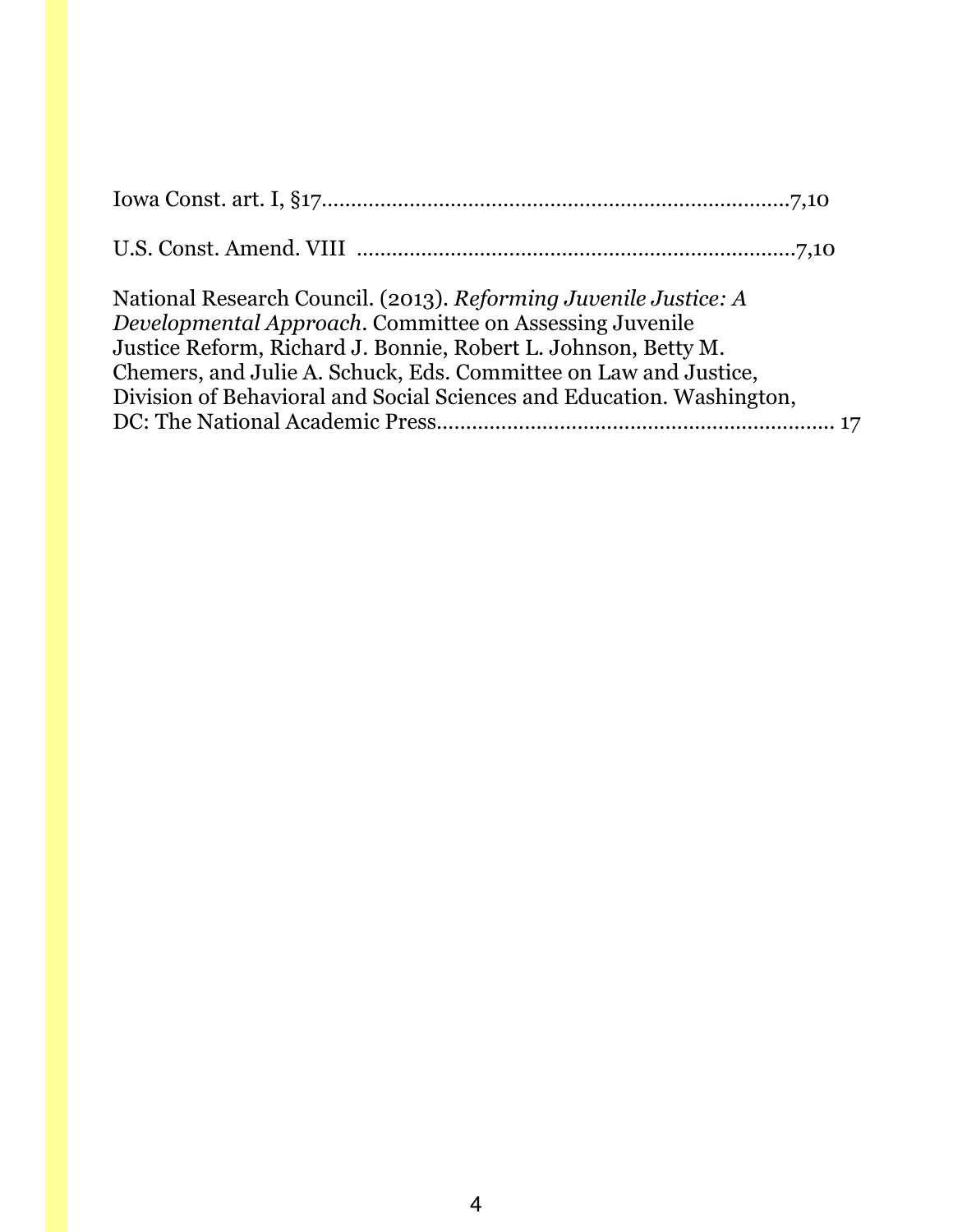### **STATEMENT OF SUPPORT FOR FURTHER REVIEW**

(1) This case presents a case of broad public importance that the Iowa Supreme Court should ultimately determine.

(2) The court of appeals has somewhat addressed, but left unresolved, an important questions of law should be specifically addressed by the supreme court as to whether or not there is judicial discretion in imposing mandatory minimum prison terms for juveniles.

See Iowa R. App. P. 6.1103(b)(1), (2), (4).

#### **STATEMENT OF THE CASE**

#### **A. NATURE OF THE CASE**

This is an appeal from a re-sentencing order which confirmed an original sentence for a juvenile who was 17 years old when the crimes were committed. He entered a plea to three counts of Robbery 2nd degree, each of which carry a 10 year sentence with a 70% mandatory minimum of 7 years. See Iowa Code §711.3 and §902.12. All counts were run concurrent to each other.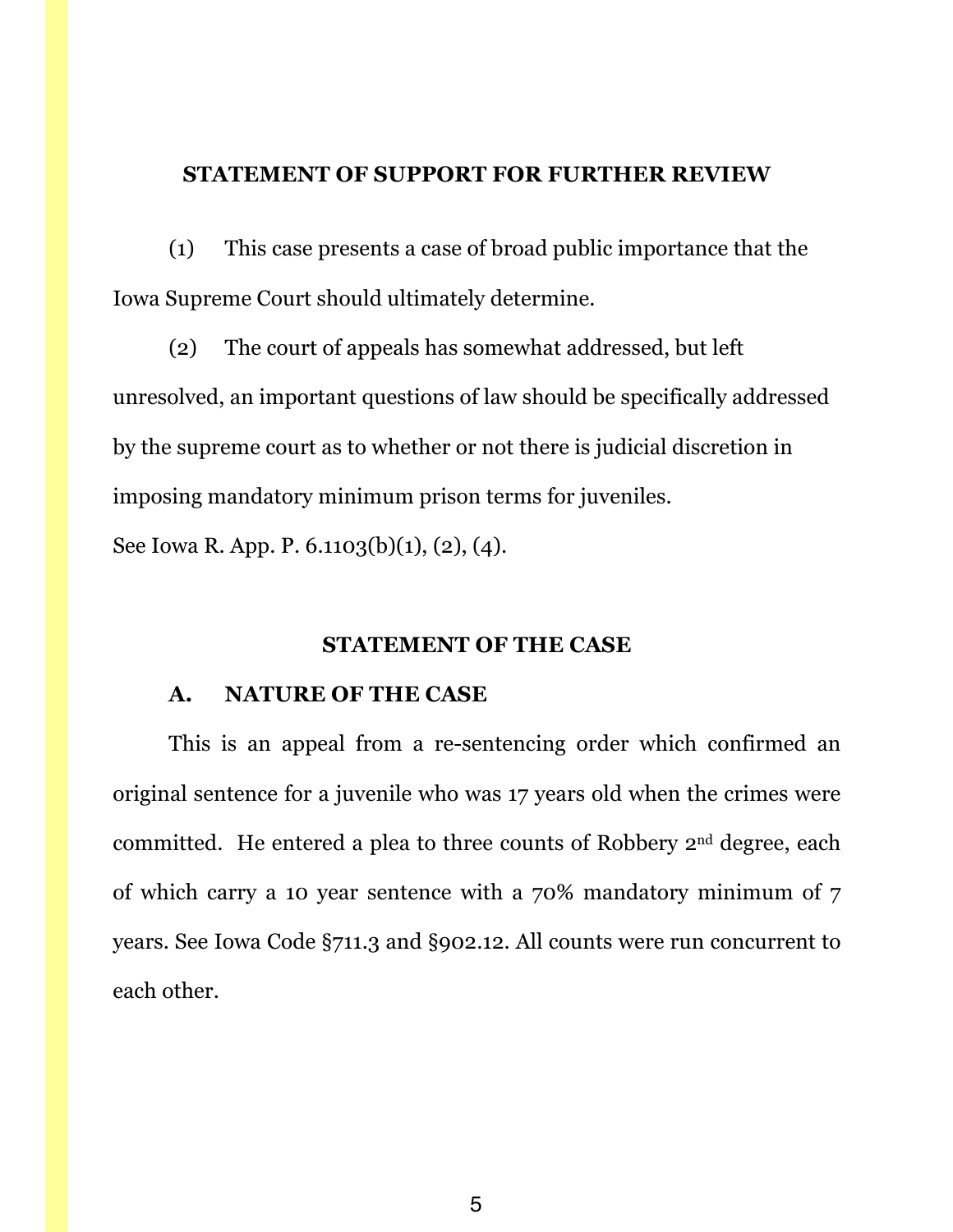#### **B. COURSE OF PROCEEDINGS**

On September 11, 2009, the State filed a Trial Information charging the Defendant, Khasif White, ("Khasif") with Robbery in the second degree in violation of Iowa Code §711.1 and 711.3. (TI FECR230747; App. Pg. 1). On November 13, 2009 the State filed a second Trial Information charging Khasif, with Robbery in the second degree in violation of Iowa Code §711.1 and 711.3. (TI FECR232323; App. Pg. 4). On March 16, 2010, the State filed a third Trial Information charging Robbery in the first degree in violation of Iowa Code §711.1 and 711.2 and Burglary in the first degree in violation of Iowa Code §713.1 and 713.3. (TI FECR235343: App. Pg. 8). The charges stemmed from three separate incidents and Khasif was 17 years old when the crimes occurred.

Khasif entered an Alford plea on June 7, 2010 pursuant to a plea agreement and was sentenced on July 27, 2010. He was sentenced on three counts of Robbery in the second degree, each a 10 year sentence with a mandatory 7 year minimum, each to run concurrent with the others. (Original Sentencing Order; App. Pg. 19). On, September 22, 2014 Khasif caused to be filed a Motion to Correct Illegal Sentence pursuant to *State v.*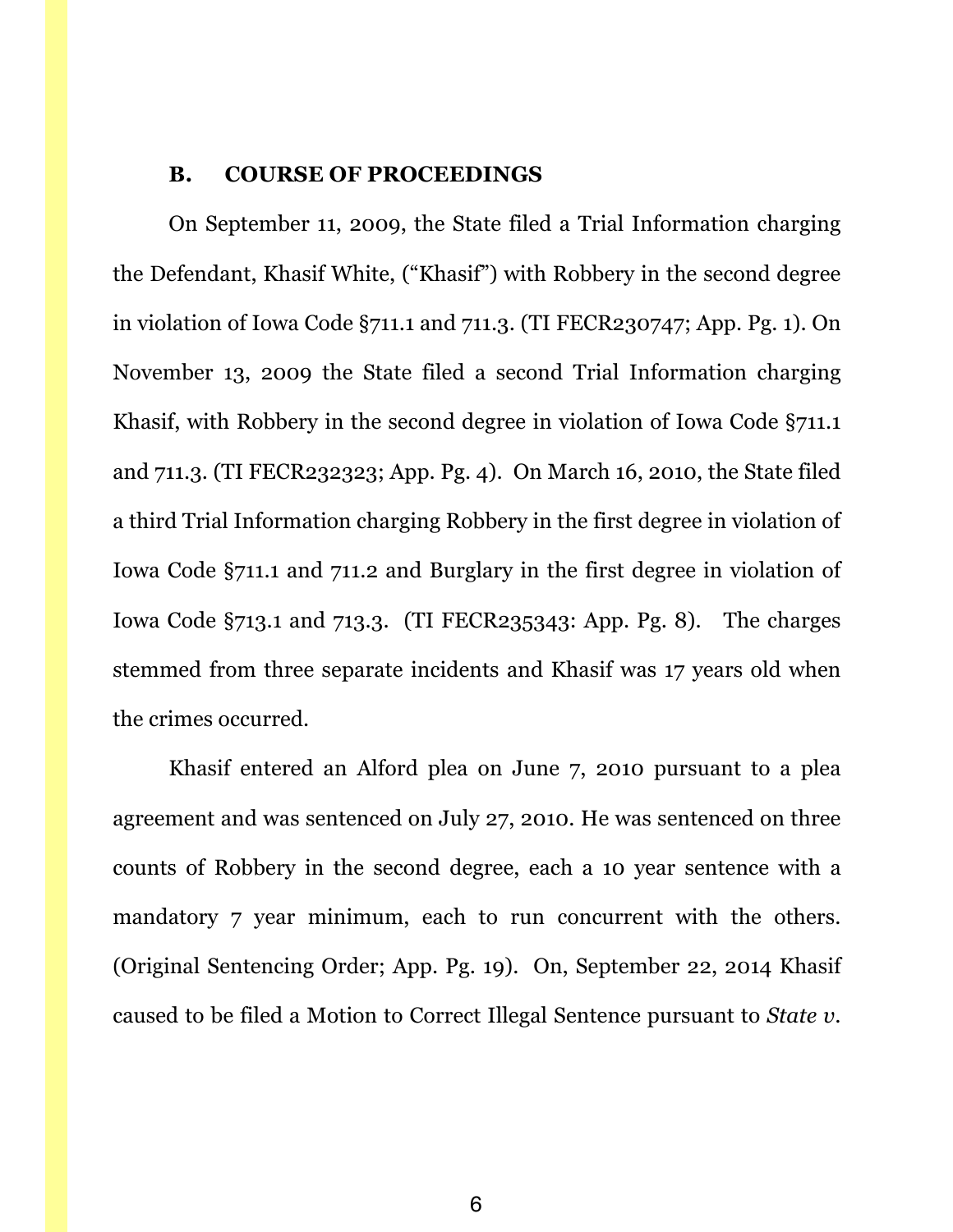*Lyle*, 854 NW2d 378 (Iowa 2014). (Motion to Correct Illegal Sentence; App. Pg. 22).

In light of the recent Supreme Court decision in *Miller v. Alabama*, 132 S.Ct. 2455, 183 L.Ed.2d 407 (2012), and *State v. Lyle*, Khasif made application on September 22, 2014 to correct an illegal sentence alleging his sentence violated Iowa Const. art. I, §17 and U.S. Const. Amend VIII provisions for being cruel and unusual as applied to juveniles convicted of crimes which result in mandatory minimum sentences. The trial court heard this motion on May 1, 2015 and then entered an order on May 4, 2015 which confirmed the original sentence with the mandatory minimum term of 7 years. (Re-Sentencing Order; App. Pg. 25).

#### **STATEMENT OF RELEVANT FACTS**

Mr. Khasif White was 17 years old when he was convicted of Second Degree Robbery in violation of Iowa Code §711.2 and 711.3 in 2009. He was then sentenced to the 10 years in prison with a mandatory minimum sentence of seven years before he would be eligible for parole under the Iowa Code §902.12.

Testimony at the sentencing hearing revealed that Khasif has experienced significant trauma in his childhood as presented through the

7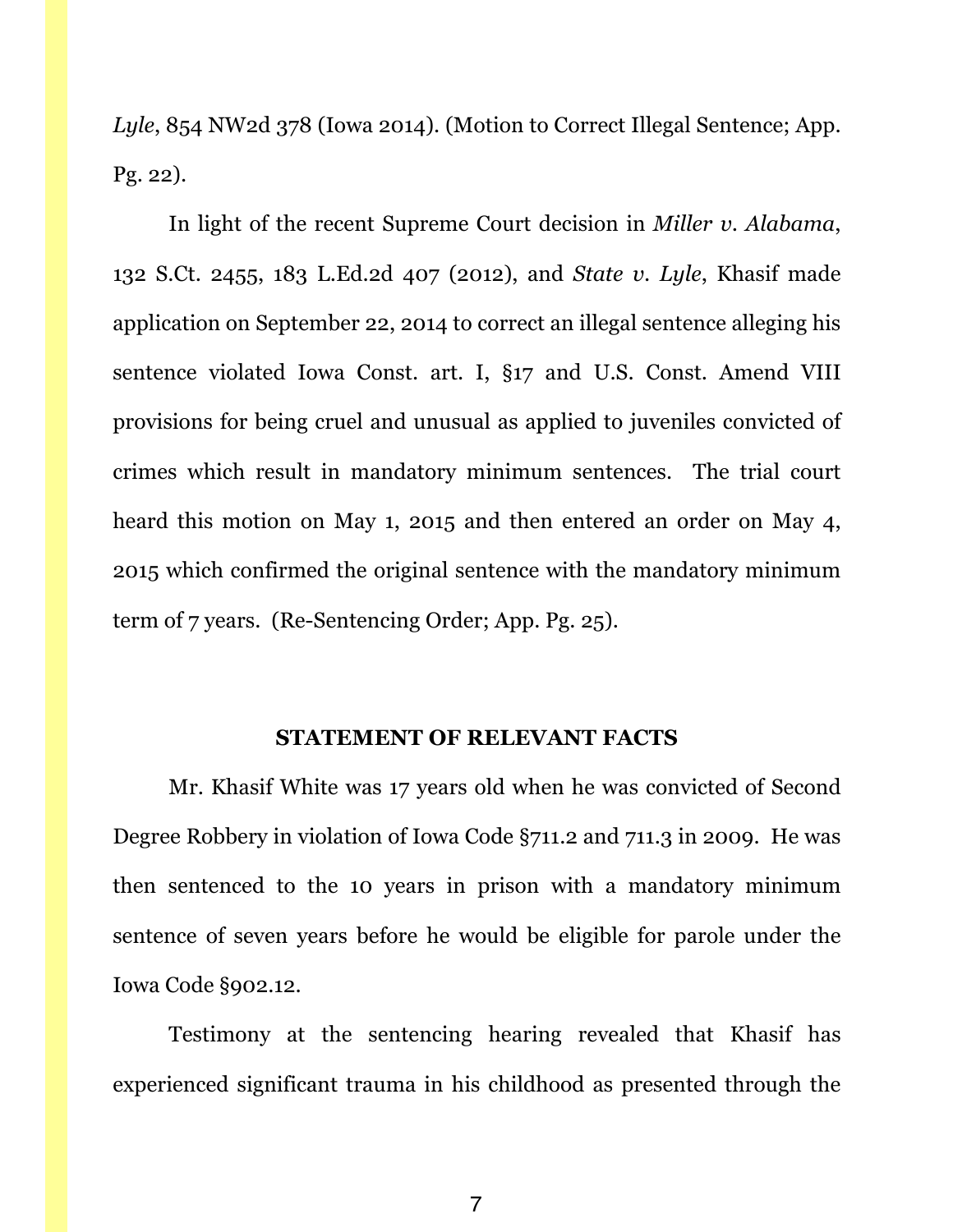testimony of his mother, Diyonda Avant White. Ms. Avant White testified that young Khasif never had the advantage of having a father figure in the home because when Khasif was very young, his father was absent. (App. Pg. 33). When his father returned to the family home when Khasif was high school age, his father was very abusive to his mother. The experience of being in a home where his mother was physically abused right in front of him, had a profound effect on him. (App. Pg. 36, 37). It was at this time that he fell in with the wrong crowd and started acting out, engaging in shoplifting and other crimes. (App. Pg. 33).

Prior to the time when Khasif's father returned to the home and disrupted the home by physically abusing his mother, Khasif had a positive group of friends, he was a leader at school and had a strong parental figure in his mother. (App. Pg. 33-35). Many of those friends were at the court hearing to support him and continue to encourage him. (App. Pg. 33). Additionally, Ms. Avant White testified as to the changes that she has seen in her son since he has been incarcerated. She stays in contact with his counselor and is aware that he has been selected to present a talk to other juveniles about choices and consequences, he has obtained employment in receiving, he has also learned skills as a plumber which he hopes to use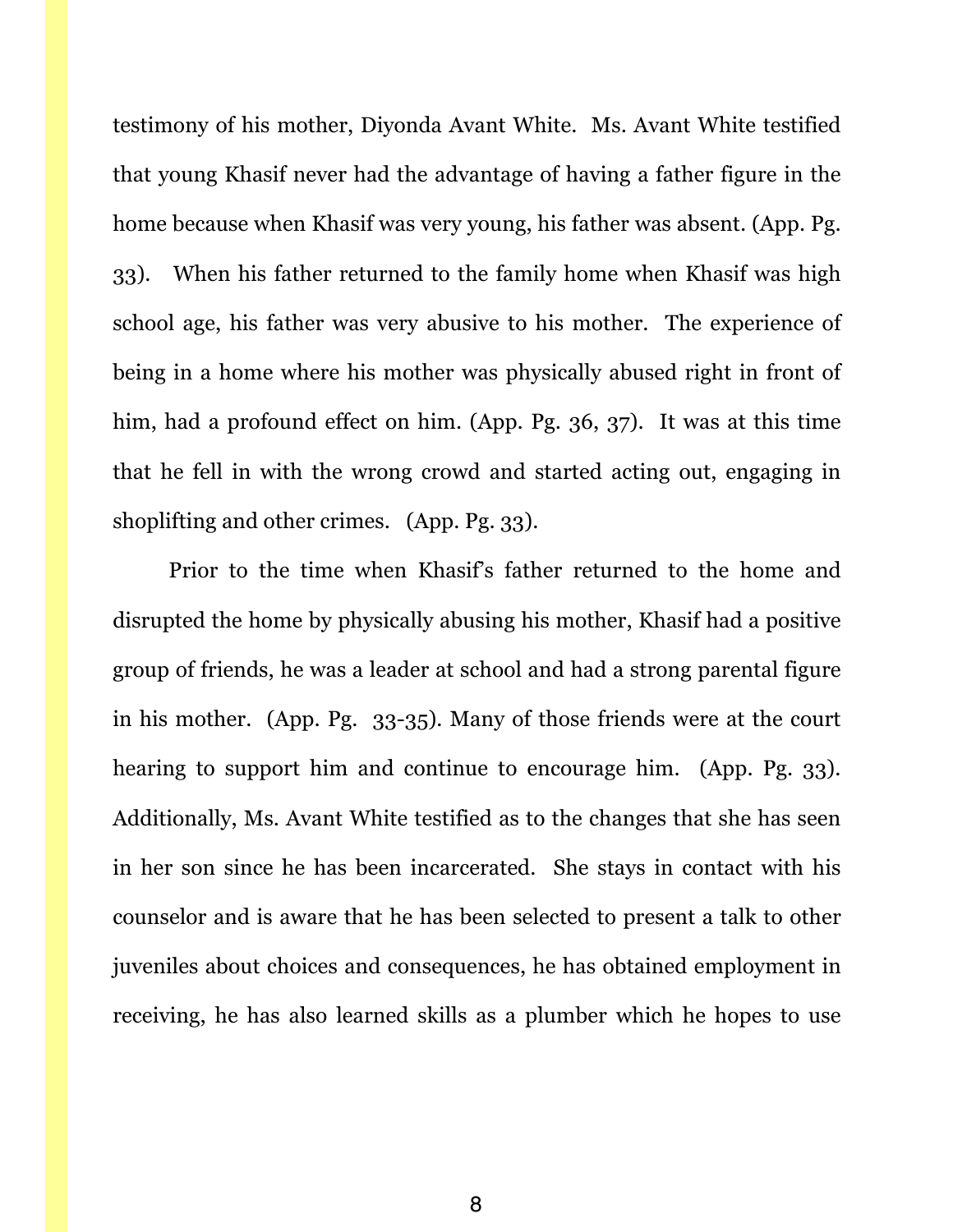when is released as well as obtain his commercial drivers license. (App. Pg. 35, 38, 41).

Testimony about his progress was in contrast to evidence that life in prison has been a struggle for Khasif and that he did not initially want to be seen as soft so he got into fights. (Prison progress report; App. Pg. 23). Khasif testified on his own behalf about how difficult the transition was and what he needed to do to keep himself safe. He has goals and plans and wants to move forward. (App. Pg. 40, 42).

## **I. DID THE SENTENCING COURT ERR IN DETERMINING THAT SO LONG AS A SENTENCING COURT APPLIES THE LYLE SENTENCING PARAMETERS WHEN IMOPOSING A JUDICIALLY MANDATED MINIMUM SENTENCE FOR A JUVENILE, THE SENTENCE DOES NOT VIOLATE THE JUVENILE'S CONSTITUTIONAL PROTECTIONS FROM CRUEL AND UNUSUAL PUNISHMENT UNDER THE STATE AND U.S. CONSTITUTION?**

In *State v. Lyle*, 853 N.W.2d 378 (Iowa 2014), the Iowa Supreme Court held that the Iowa constitutional protection against cruel and unusual punishment categorically prohibited statutorily mandated minimum sentences because such mandatory minimums fail to serve the legitimate penological goals and "pose to great a risk of disproportionate punishment." *State v. Lyle* 853 N.W.2d 378, 395 (Iowa 2014) (quoting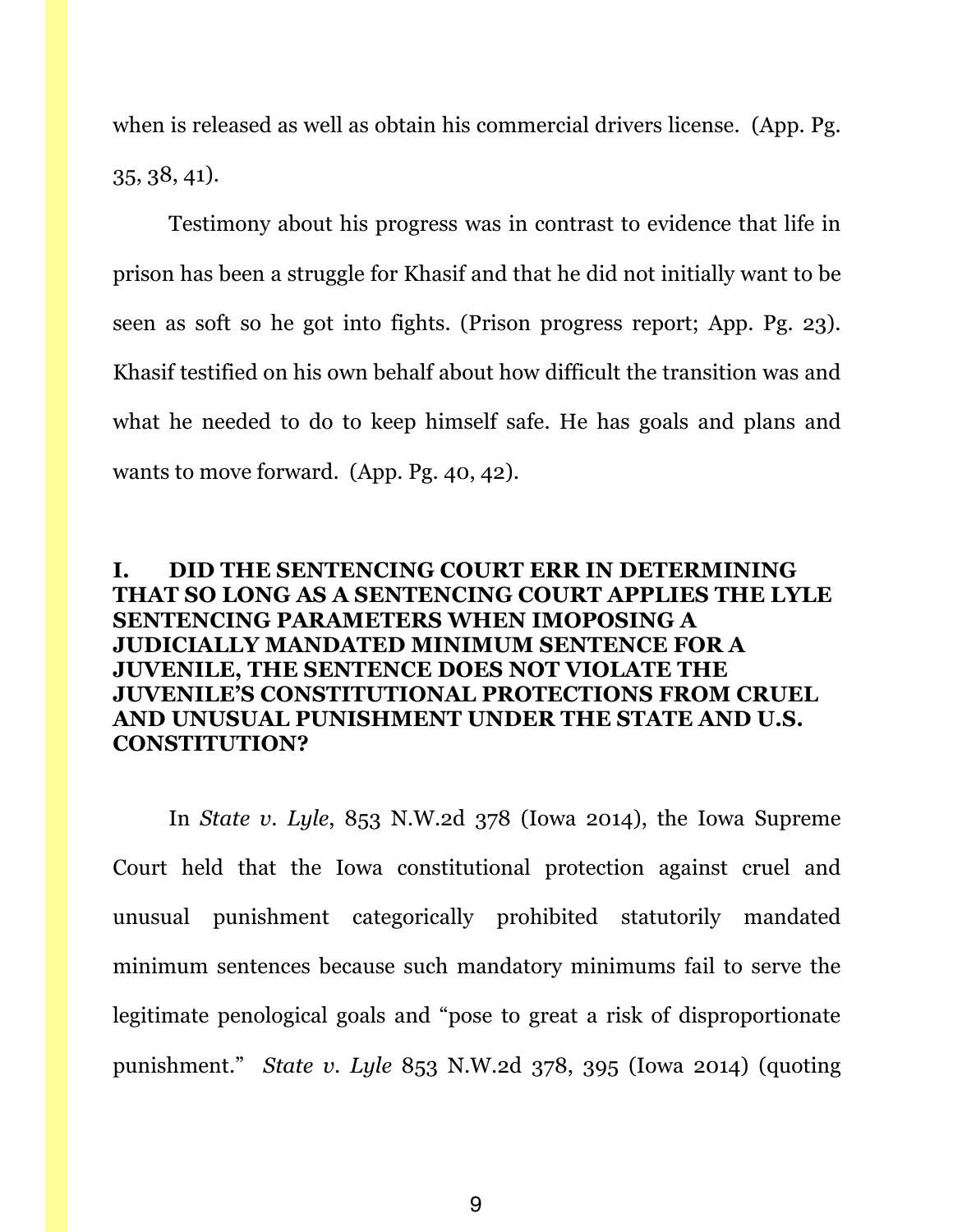*Miller v. Alabama*, 132 S.Ct. 2455, 2479, 183 L.Ed. 424 (2012). <sup>1</sup> The imposition of a minimum sentence for a juvenile, for any reason, fails to serve a legitimate purpose because by its imposition it deems a juvenile unamenable to rehabilitation, at least for a specified period of time. If the juvenile does demonstrate rehabilitative actions during the period mandatory incarceration, and is denied access to parole, then how can that extended period of time, without access to parole, be anything but disproportionately punitive? This court should take the *Lyle* rationale that found statutory mandatory minimum terms of incarceration for juveniles constitute cruel and unusual punishment under the State of Iowa Const. art. I, §17 and US Const. Amend VIII.

Mandatory minimum sentences may actually inhibit rehabilitation rather than facilitate it because certain programs are not available until parole is imminent. Khasif was very much aware of this and stated so at his resentencing hearing when he asked the judge to drop the mandatory so he "could get everything completed and be able to go to the world and just to live my life." (App. Pg. 42). Due to the mandatory minimum being imposed, Khasif isn't even eligible to participate in much of the programming, which, obviously, does not help him demonstrate change

 $\frac{1}{1}$ <sup>1</sup>In *Lyle*, the court specifically did not address whether or not the imposition of a judicially mandated minimum sentence would be deemed unconstitutional for the same reasons a statutorily mandated minimum term of incarceration is unconstitutional.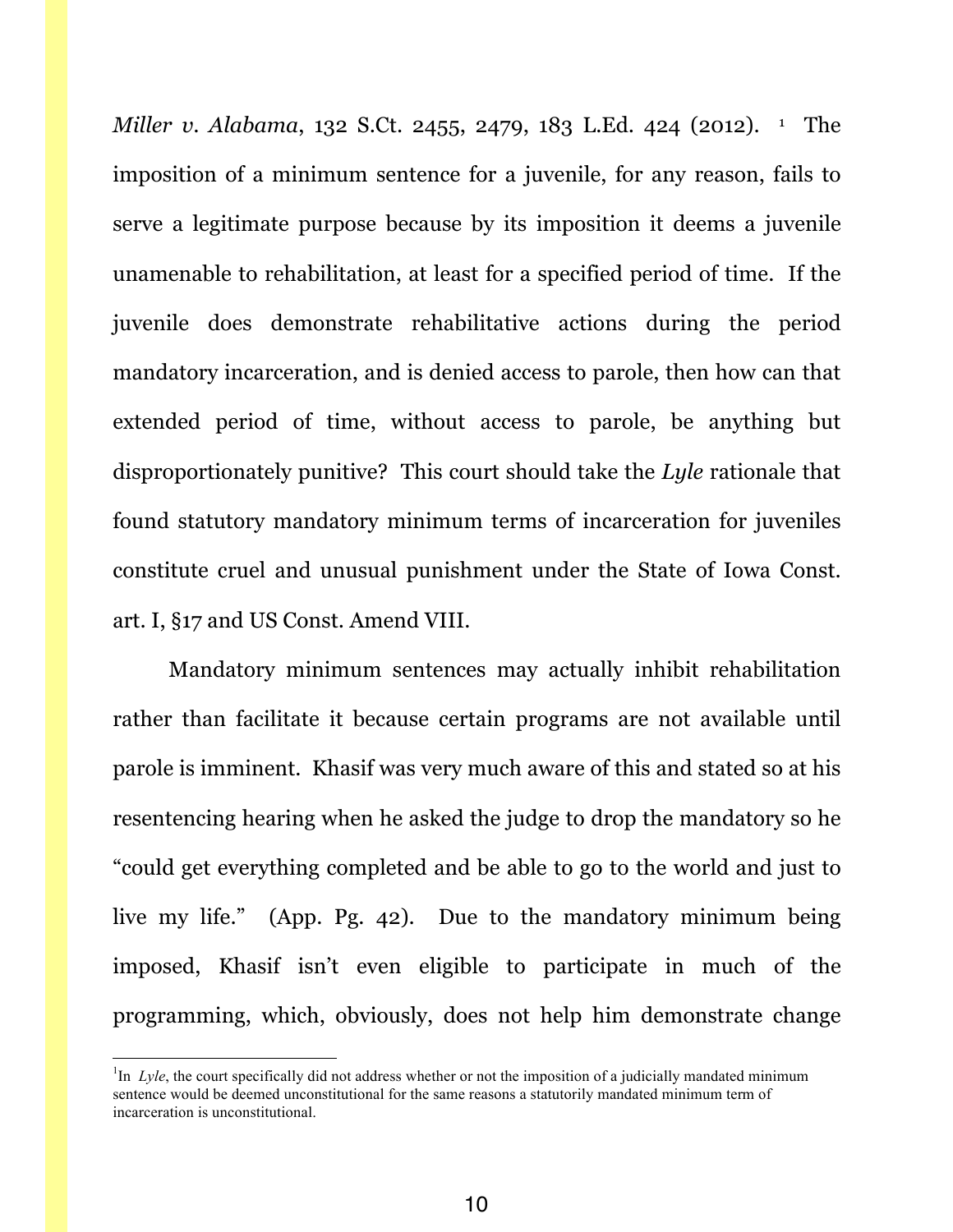and growth. The mandatory minimum then serves as a further penalty by preventing him from being able to participate in the very programming that will help him mature. (App. Pg. 39).

Once a juvenile demonstrates that his period of incarceration has led to his rehabilitation, then continued incarceration serves no legitimate purposes other than to carry out the terms that were imposed at the outset. If there is no legitimate goal of rehabilitation, and the continued incarceration does not promote any legitimate goal of protecting society, it is merely punitive and especially harsh on young offenders. On the other hand, if further rehabilitation is deemed necessary to provide for the safety of the community and the successful transition of the juvenile into that community, the parole board can utilize all the tools at their disposal in making that determination as the situation evolves. The sentencing court cannot be in a position to determine, at the time of sentencing, how or when the juvenile will respond to rehabilitative programming such as educational training, employment training, individual or group therapy, or any other programs that the juvenile may access while incarcerated. The parole board, however, will have all of that information and be in a much better position to determine whether or not to grant parole based upon what has been accomplished by the juvenile, rather than parole being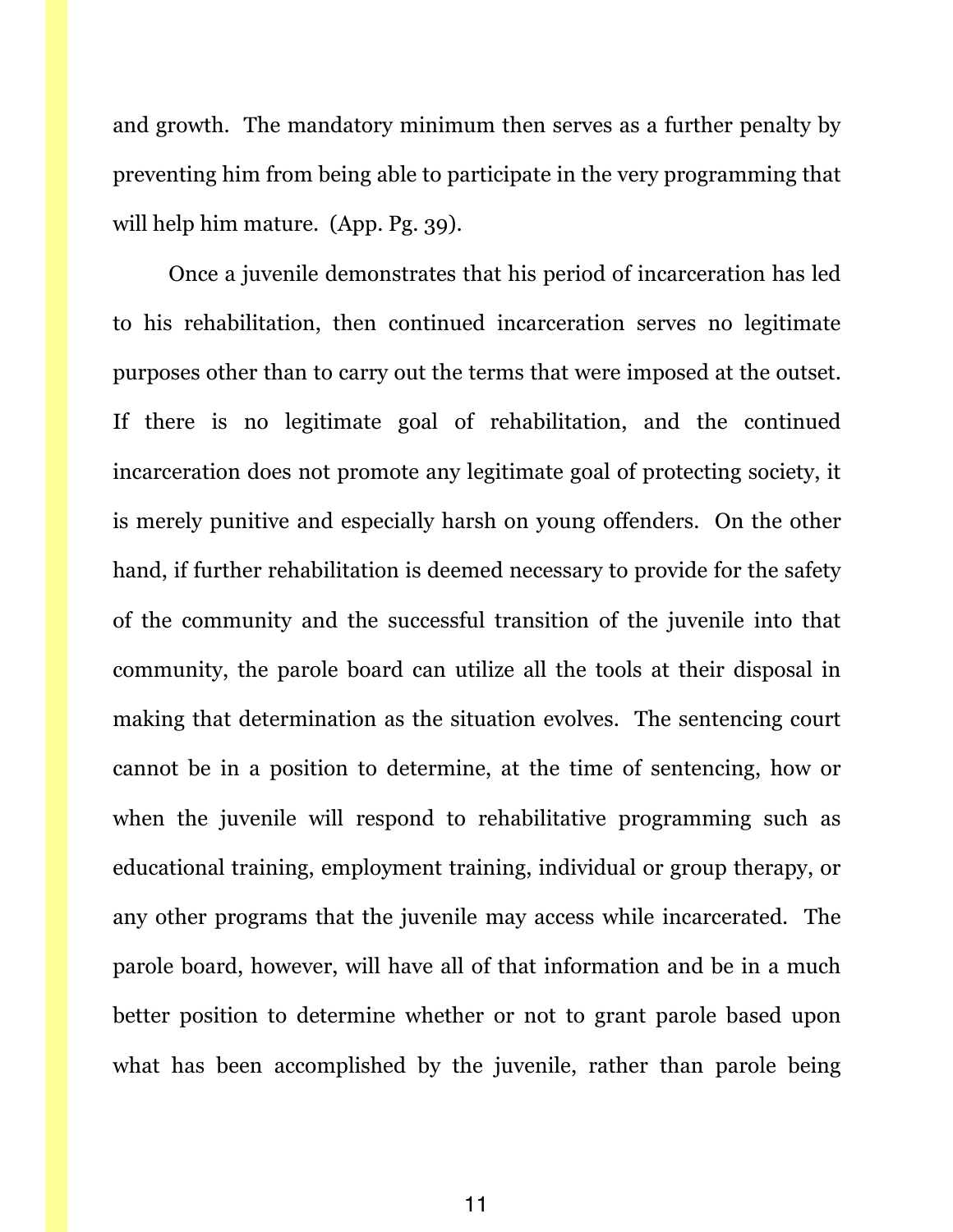available on a predetermined date established by a sentencing court. Iowa Code §906.5(3) mandates that the parole board take into consideration all of those factors, and several others. Failure to allow release of juvenile through the parole process when the legitimate purpose of incarceration, rehabilitation, has been met, violates the constitutional proscription against cruel and unusual punishment. *State v. Louisell*, 865 N.W.2d 590, 598 (Iowa 2015). See also *Greiman v. Hodges*, 79 F.Supp.3d 933 (S.D. Iowa 2015)

Iowa Code §901.5(14)(2015) was amended since this juvenile's case began to provide sentencing courts with discretion in sentencing juveniles such that a statutory minimum term may be waived in whole or in part:

Notwithstanding any provision in §907.3 or any other provision of law prescribing a mandatory minimum sentence for the offense, if the defendant, other than a child being prosecuted as a youthful offender, is guilty of a public offense other than a class "A" felony, and was under the age of eighteen at the time the offense was committed, the court may suspend the sentence in whole or in part, including any mandatory minimum sentence, or with the consent of the defendant, defer judgment or sentence, and place the defendant on probation upon such conditions as the court may require.

The amended statute does not specifically prohibit the sentencing court from imposing a mandatory term in excess of the statutory minimum term. Giving a sentencing court discretion to impose any mandatory minimum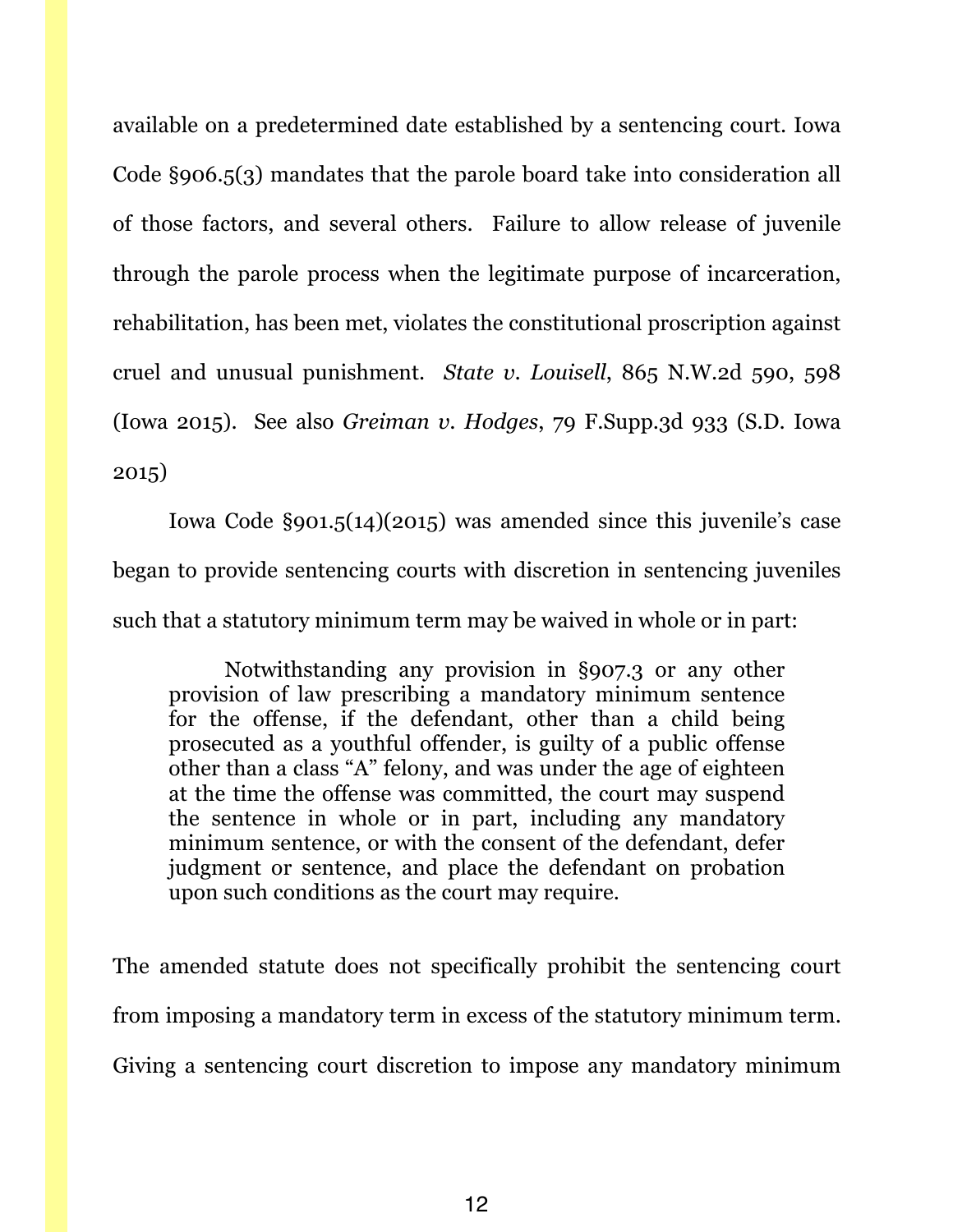term on a juvenile, is completely contrary to the sweeping changes occurring in the sentencing of juveniles both in Iowa and nationwide. It is time to recognize that any mandatory minimum, whether statutory or discretionary, is unacceptable to this society. This court has previously indicated as much:

"Overall, it is becoming clear that society is now beginning to recognize a growing understanding that mandatory sentences of imprisonment for crimes committed by children are undesirable in society. If there is not yet a consensus against mandatory minimum sentencing for juveniles, a consensus is certainly building in Iowa in the direction of eliminating mandatory minimum sentencing." *State v. Lyle*, 853 N.W.2d 378, 389 (Iowa 2014).

Further support for the instant case is found in the fact that two of the three charges which Khasif White plead guilty to, 2nd Degree Robbery, which carried the mandatory minimum sentence of 7 years, could not even be charged as 2nd Degree Robberies at the time he was resentenced on remand. If the crimes were committed later, he could only be charged with Aggravated Theft under Iowa Code §714.3A(1), an aggravated misdemeanor with no minimum term of incarceration. Both the sentencing court and the appellate court failed to give any weight to this fact in affirming the

13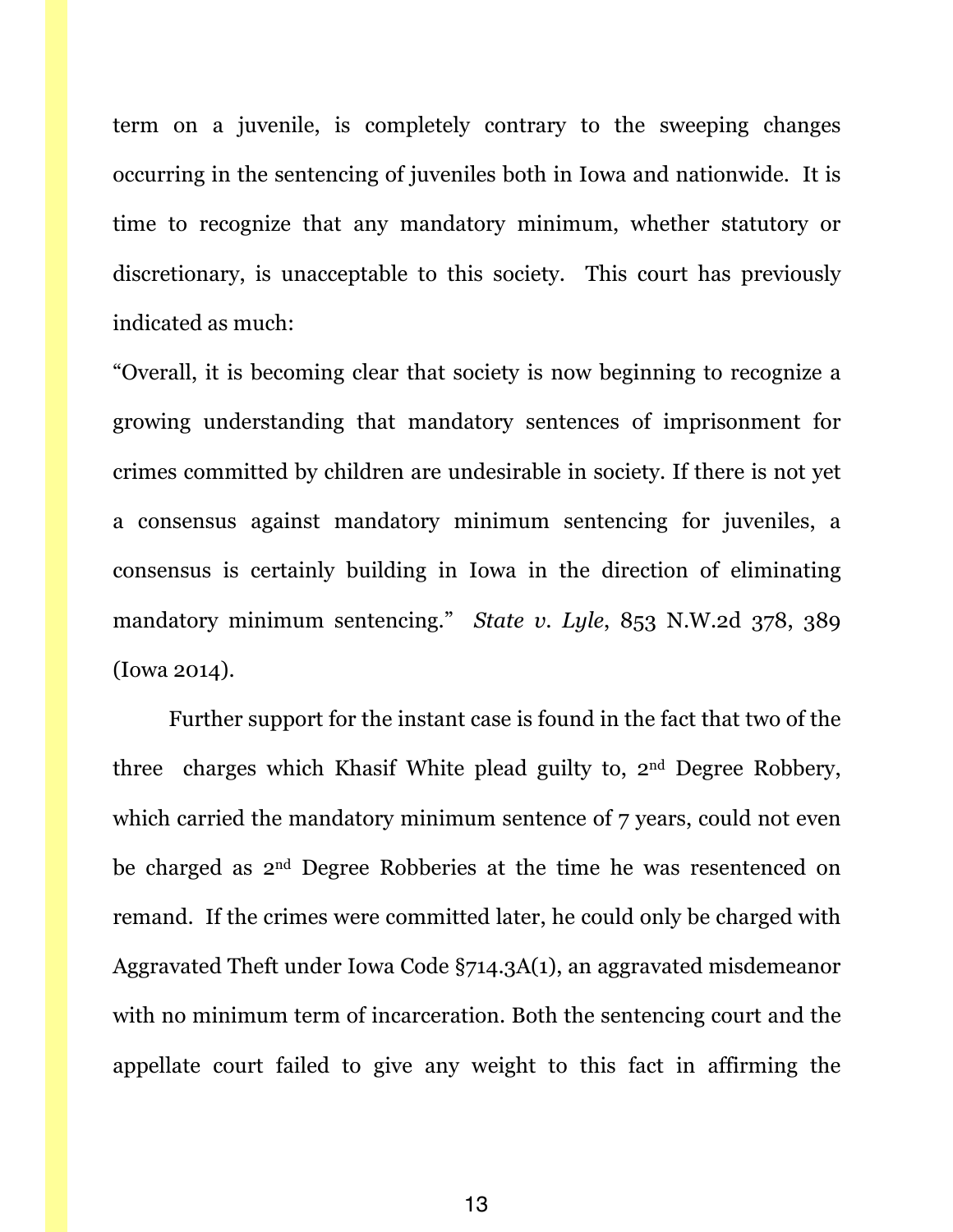sentence imposing a mandatory minimum on Khasif White. Presumably, this change in the law was enacted to allow for a level of punishment more fitting the actions of an individual because the Robbery 2nd was simply too harsh. This fact should have been given much more weight upon resentencing and failure to do so by both the sentencing court and the court of appeals warrants further review.

Khasif White respectfully requests further review on this matter and that his sentence be vacated and that the matter be remanded for resentencing.

## **II. DID THE SENTENCING COURT ERR IN DETERMINING THAT THE LYLE FACTORS WERE CORRECTLY APPLIED TO THE DEFENDANT?**

The court of appeals failed to consider how the sentencing court evaluated the five criteria that must be addressed when providing the now mandated individual sentencing hearing for juveniles convicted as adults:

The factors to be used by the district court to make this determination on resentencing include: (1) the age of the offender and the features of youthful behavior, such as "immaturity, impetuosity, and failure to appreciate risks and consequences"; (2) the particular "family and home environment" that surround the youth; (3) the circumstances of the particular crime and all circumstances relating to youth that may have played a role in the commission of the crime; (4) the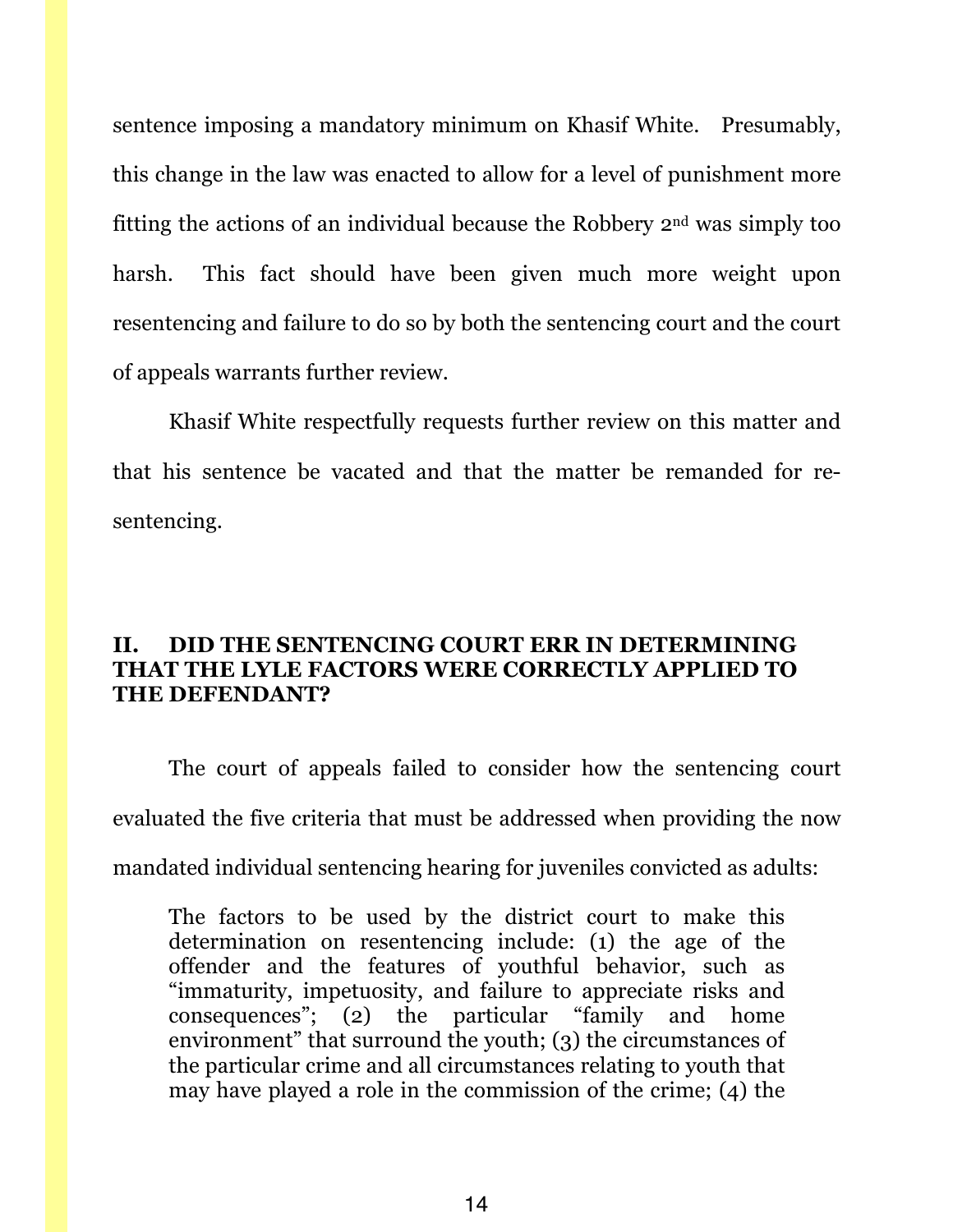challenges for youthful offenders in navigating through the criminal process; and (5) the possibility of rehabilitation and the capacity for change. See *Miller,* 132 S. Ct. at 2468, 183 L. Ed. 2d at 424; *Null*, 836 NW2d at 74-75; See also *Pearson*, 836 NW2d at 95-96; *Ragland*, 836 NW2d at 115.; *State v. Lyle*, 854 N.W.2d at 404 n. 10.

The appellate court determined that the sentencing court's cursory consideration of some factors, and significant emphasis on others, was sufficient to comply with the mandates required for individual sentencing established in *Miller* and further detailed in *Null*. However, the district court often considered the noted factors as aggravating rather than mitigating. This is reversible error under *Miller* and *Lyle. State v. Pearson*, 836 NW2d 88 (Iowa 2013).

The appellate court failed to give sufficient consideration to the sentencing courts emphasis on the crimes committed rather than the rehabilitative prospects and the other factors. If one factor is essentially ignored, so that other factors can overshadow that factor, then a detailed and meaningful individual sentencing cannot be accomplished. The appellate court stated that the emphasis to each factor is discretionary with the court and to limit the discussion of one, is not to say it has been considered an aggravating factor. But that approach fails to achieve the overriding goal of utilizing individual sentencing for juveniles to answer one basic question: why was the juvenile engaging in this criminal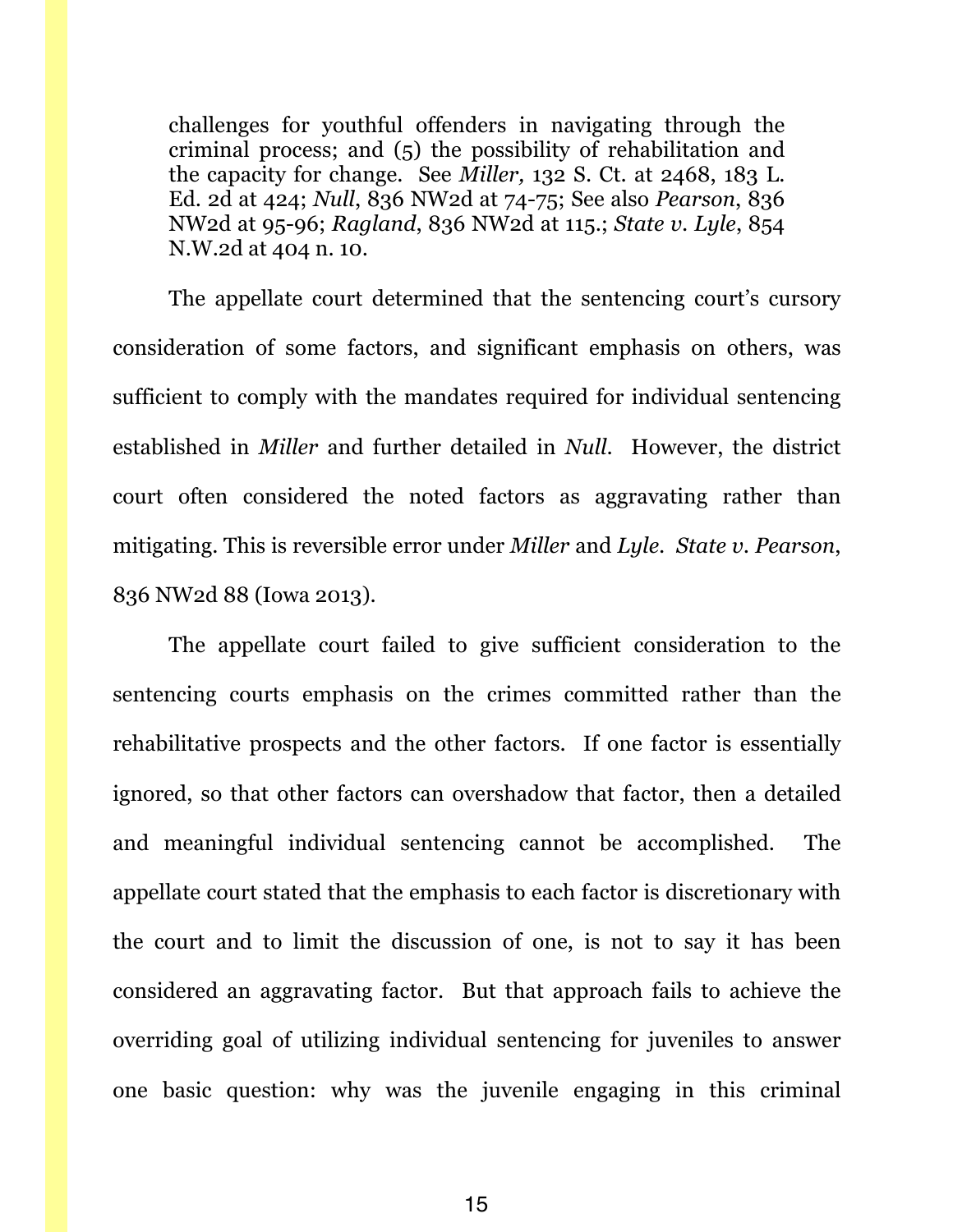behavior? If the sentencing court focuses almost entirely on the crime committed, and not the whole picture of what led up to that crime, and imposes a discretionary minimum term equivalent to the statutory mandatory minimum, then the court is simply engaging in the same process as would be for an adult. An adults motivation or background matters not when the crime committed requires incarceration for a specific period of time. A juvenile's motivation *must* be considered, or there is no distinction.

If the sentencing court can be determined to have adequately considered all the factors, by simply stating they have considered the factors, and then impose a sentence almost entirely on only one factor, that is no different that considering some factors as aggravating rather than mitigating. The sentencing court specifically stated that they were imposing the minimum based upon the crimes committed. *The factors I really tend to focus on more than others is one which would refer to the nature of offenses.* Emphasis added. (App. Pg. 43). This would be factor 3 under the *Miller* and *Null* analysis.

The sentencing court stated "If you commit one and you do it again and then do it again, I think as you repeated offenses, the appreciation of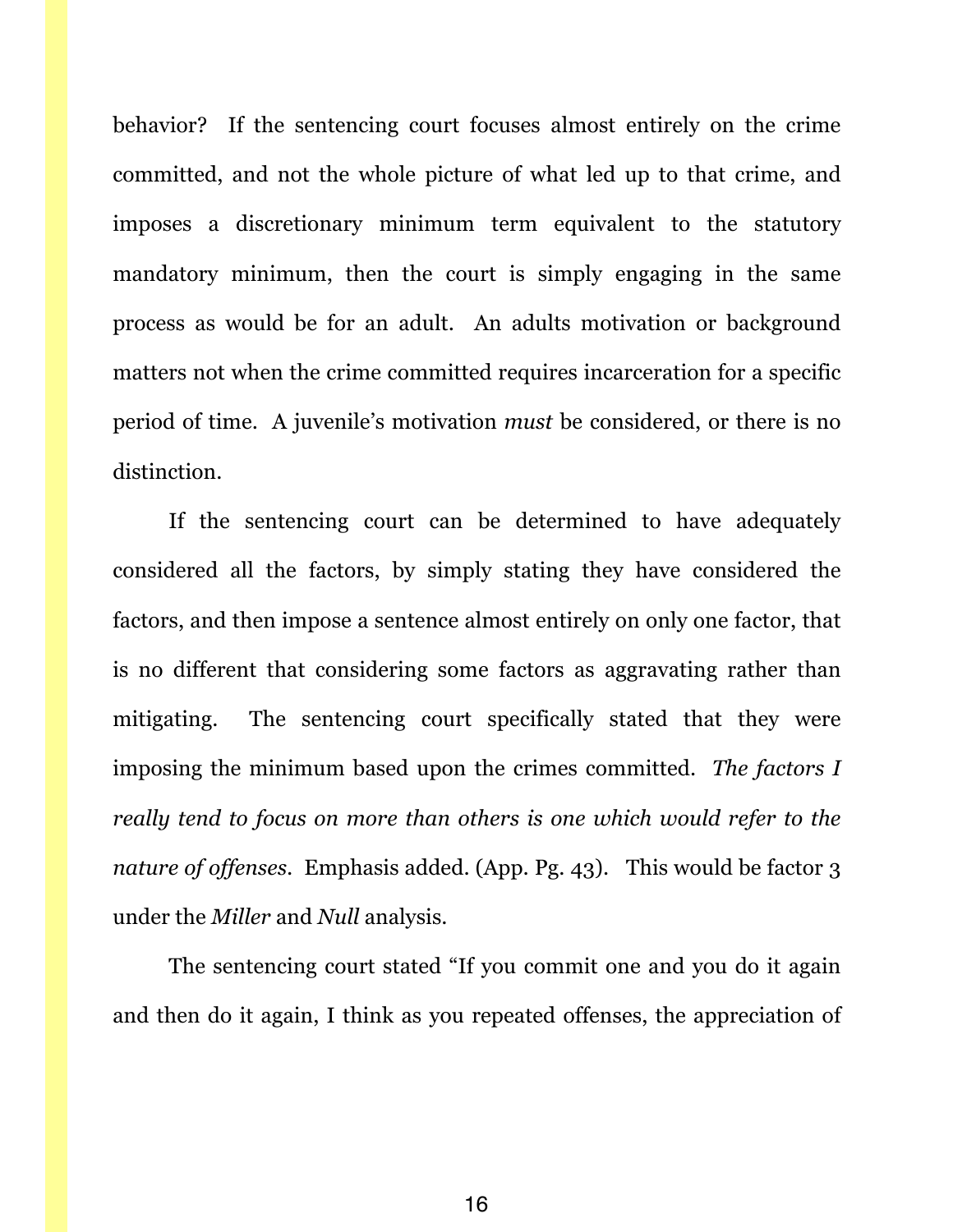the risk and consequences becomes greater through the additional offenses." (App. Pg. 44-45).

This statement fails to consider all that is now know about the impulsivity of juveniles and their absolute inability to appreciate the risks. A juvenile is focused on the immediate situation, which peers are there influencing them, what they can gain and not what they have to lose:

Adolescents differ from adults and children in three important ways that lead to differences in behavior. First, adolescents have less capacity for self-regulation in emotionally charged contexts, relative to adults. Second, adolescents have a heightened sensitivity to proximal external influences, such as peer pressure and immediate incentives, relative to children and adults. Third, adolescents show less ability than adults to make judgments and decisions that require future orientation. The combination of these three cognitive patterns accounts for the tendency of adolescents to prefer and engage in risky behaviors that have a high probability of immediate reward but can have harmful consequences.

National Research Council. (2013). *Reforming Juvenile Justice: A Developmental Approach*. Committee on Assessing Juvenile Justice Reform, Richard J. Bonnie, Robert L. Johnson, Betty M. Chemers, and Julie A. Schuck, Eds. Committee on Law and Justice, Division of Behavioral and Social Sciences and Education. Washington, DC: The National Academies Press. Further, the sentencing court failed to even consider that the juvenile could not have been convicted of the same level of crimes if he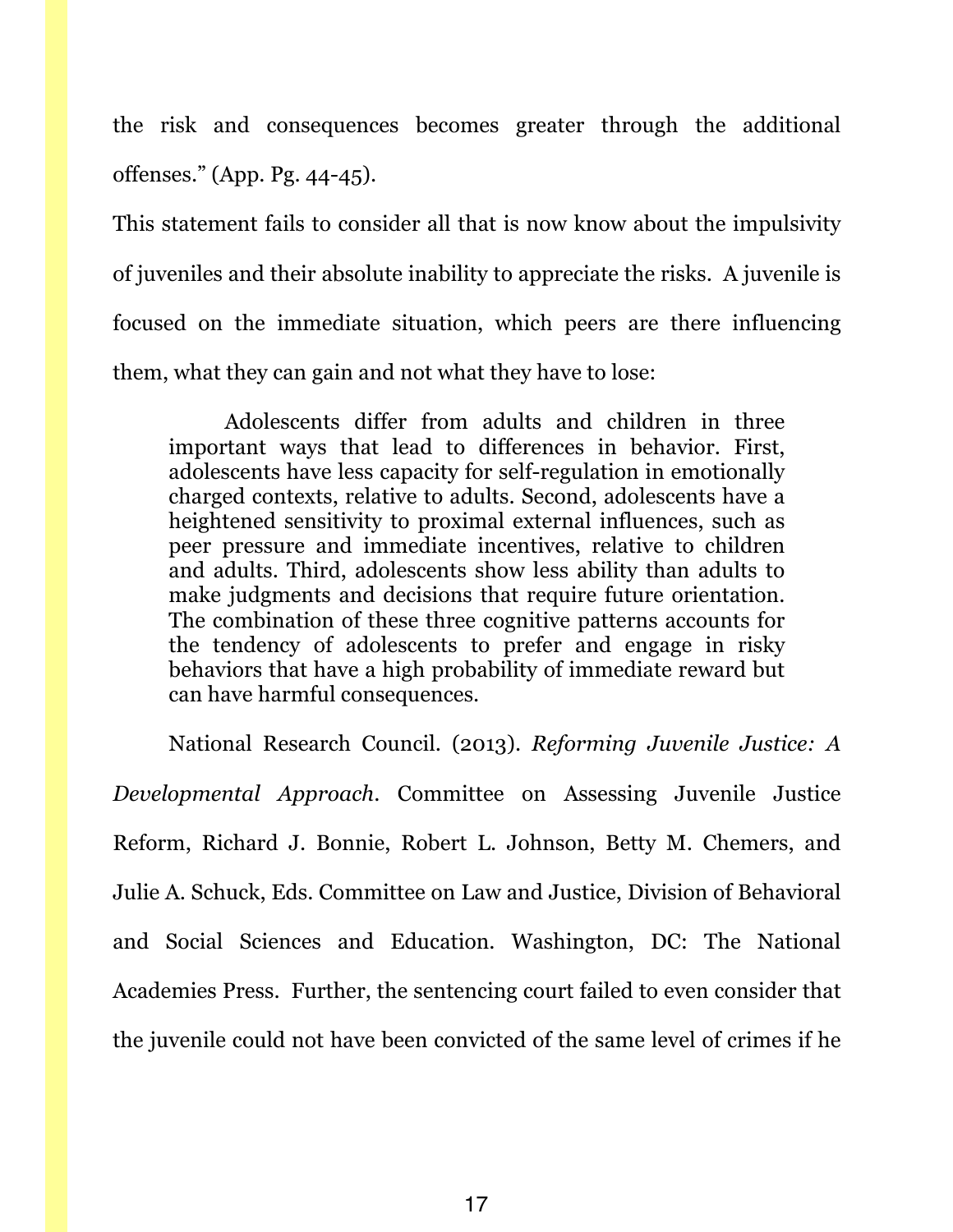were charged today because the law has changed. The court of appeals noted this, but did not find it significant.

Khasif White respectfully requests that his sentence be vacated and that the matter be remanded for re-sentencing.

## **CONCLUSION**

For the reasons stated above, Khasif White respectfully requests that this court grant further review, vacate his sentence, and remand this matter for re-sentencing.

# **COST CERTIFICATE**

I hereby certify that the cost of printing this document was the sum of \$2.30.

# */s/ Jane White*

Jane M. White – AT0008375 Jane White Law Office 309 CourtAvenue, Suite 231 Des Moines, Iowa 50309 (515) 699-8570 (515) 875-4801 FAX Jmwhite2910@gmail.com ATTORNEY FOR APPELLANT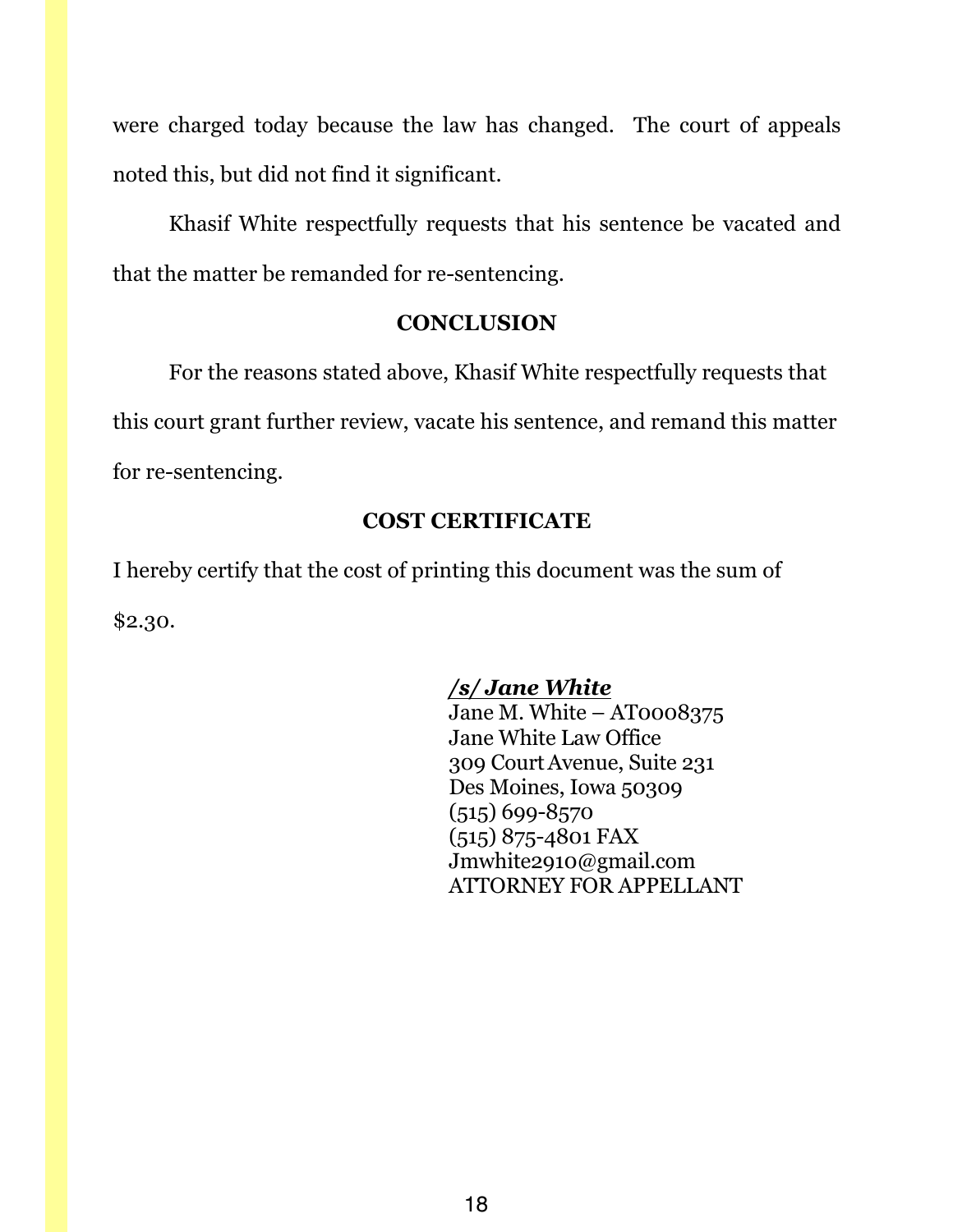## **CERTIFICATE OF COMPLIANCE**

This brief complies with the type-volume limitations of Iowa R. App. P. 6.903(1)(g)(1) or (2) because:

[x] Based on a word count from Microsoft Word 2007 this brief contains approximately 3423 words *including* the parts of the brief exempted by Iowa R. App. P. 6.903(1)(g)(1).

This brief complies with the typeface requirements of Iowa R. App. P. 6.903(1)(e) and the type-style requirements of Iowa R. App. P.  $6.903(1)(f)$ because:

[x] this brief uses a proportionally spaced, 14-point Georgia font.

## */s/ Jane White*

Jane M. White – AT0008375 Jane White Law Office 309 CourtAvenue, Suite 231 Des Moines, Iowa 50309 (515) 699-8570 (515) 875-4801 FAX Jmwhite2910@gmail.com ATTORNEY FOR APPELLANT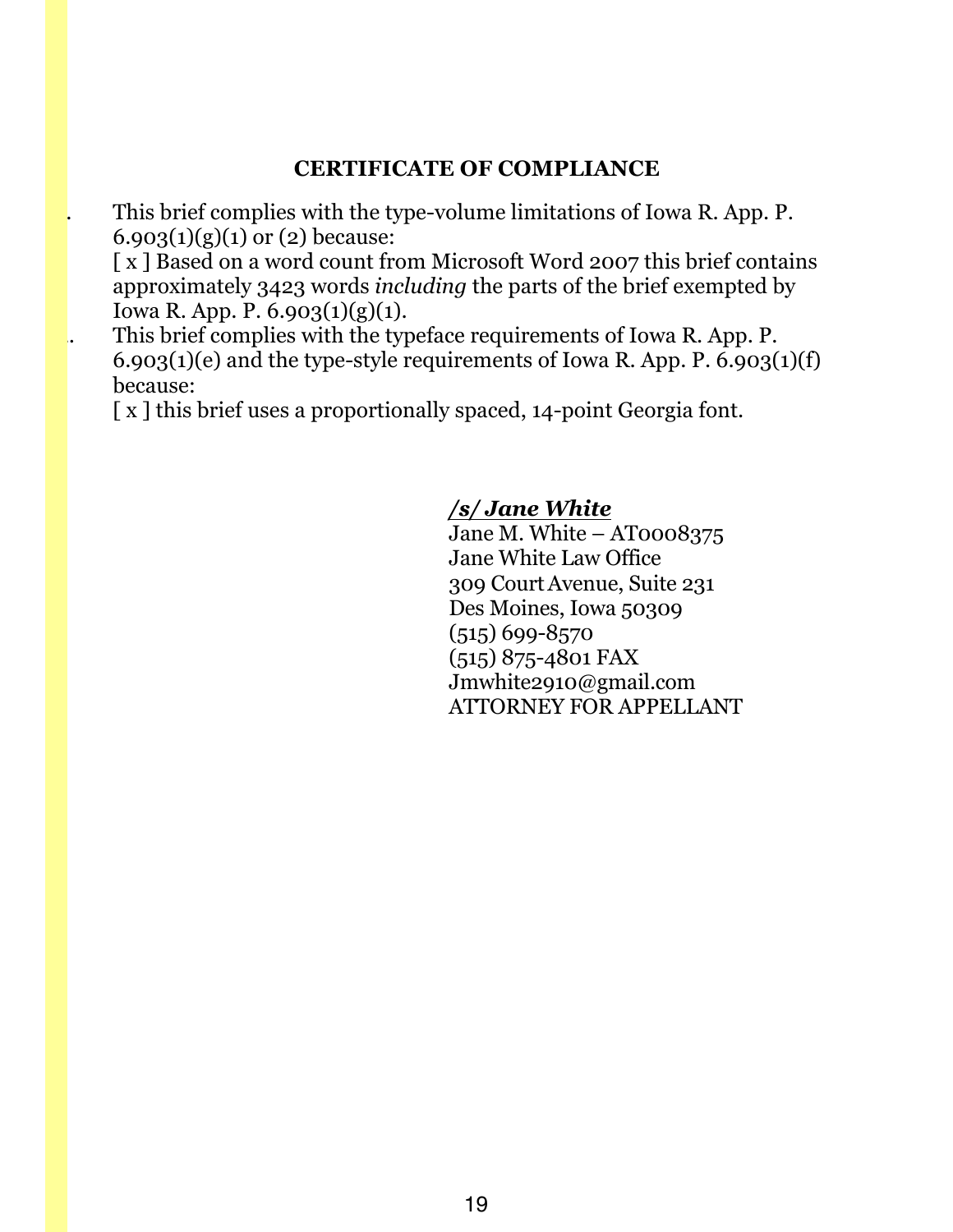#### **IN THE COURT OF APPEALS OF IOWA**

No. 15-0829 Filed September 14, 2016

**STATE OF IOWA,** Plaintiff-Appellee,

**vs.**

**KHASIF RASHEED WHITE,** Defendant-Appellant.

Appeal from the Iowa District Court for Polk County, Jeffrey D. Farrell, Judge.

 $\mathcal{L}_\text{max}$  and  $\mathcal{L}_\text{max}$  and  $\mathcal{L}_\text{max}$  and  $\mathcal{L}_\text{max}$  and  $\mathcal{L}_\text{max}$  and  $\mathcal{L}_\text{max}$ 

A juvenile offender appeals his sentence claiming it was unconstitutional and the district court lacked statutory authority to impose it. **AFFIRMED.**

Jane M. White of Jane White Law Office, Des Moines, for appellant.

Thomas J. Miller, Attorney General, and Timothy M. Hau, Assistant Attorney General, for appellee.

Considered by Vogel, P.J., and Doyle and Bower, JJ.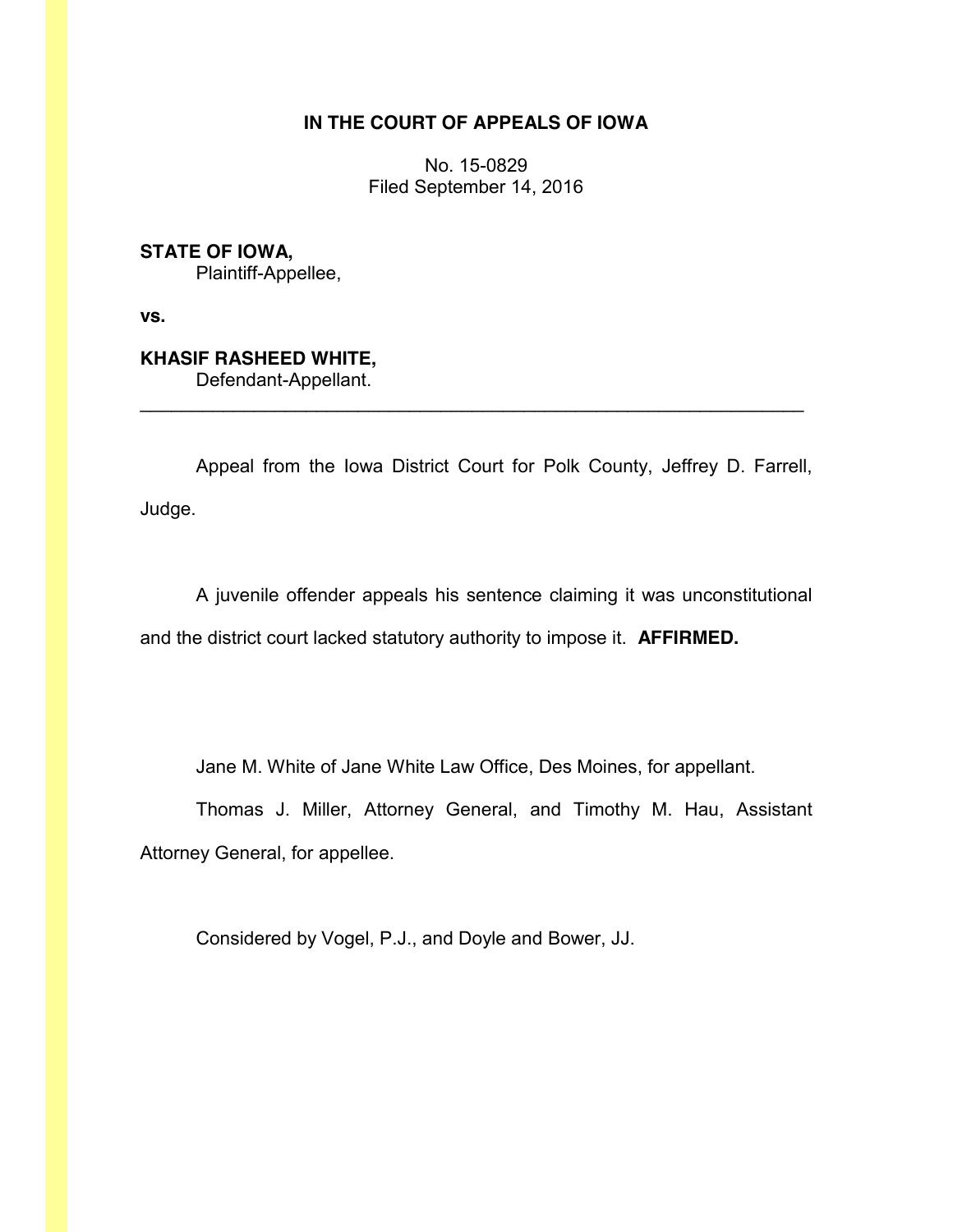#### **VOGEL, Presiding Judge.**

Khasif White appeals his sentence for three counts of robbery in the second degree—crimes committed as a juvenile—asserting the district court erred in its consideration of the relevant sentencing factors, which resulted in an unconstitutional sentence. He also claims the court lacked statutory authority to sentence him to a minimum term of imprisonment. Because we conclude the district court properly considered the *Miller/Lyle*<sup>1</sup> sentencing factors and had statutory authority to sentence White to a minimum sentence, we affirm.

#### I. Background Facts and Proceedings

White entered an *Alford* plea to three counts of second-degree robbery, in violation of Iowa Code sections 711.1 and 711.3 (2009). In conjunction with a plea agreement, White was sentenced to ten years on each count to be served concurrently. White's sentence also included a seven-year mandatory minimum. At the time the crimes occurred, White was seventeen years old.

Following our supreme court's decision in *Lyle*, White filed a motion to correct illegal sentence. White sought resentencing in accordance with the factors addressed by the United States Supreme Court in *Miller*, 132 S. Ct. at 2468, as synthesized in *Lyle*. Following a hearing, the district court denied White's motion and left all aspects of the prior sentencing order in place, including the seven-year mandatory minimum sentence. In both its pronouncement on the record and written order, the court discussed the *Miller/Lyle* sentencing factors. Ultimately, the court decided the original sentence

 <sup>1</sup> *See Miller v. Alabama*, 132 S. Ct. 2455, 2468 (2012); *State v. Lyle*, 854 N.W.2d 378, 404 n.10 (Iowa 2014).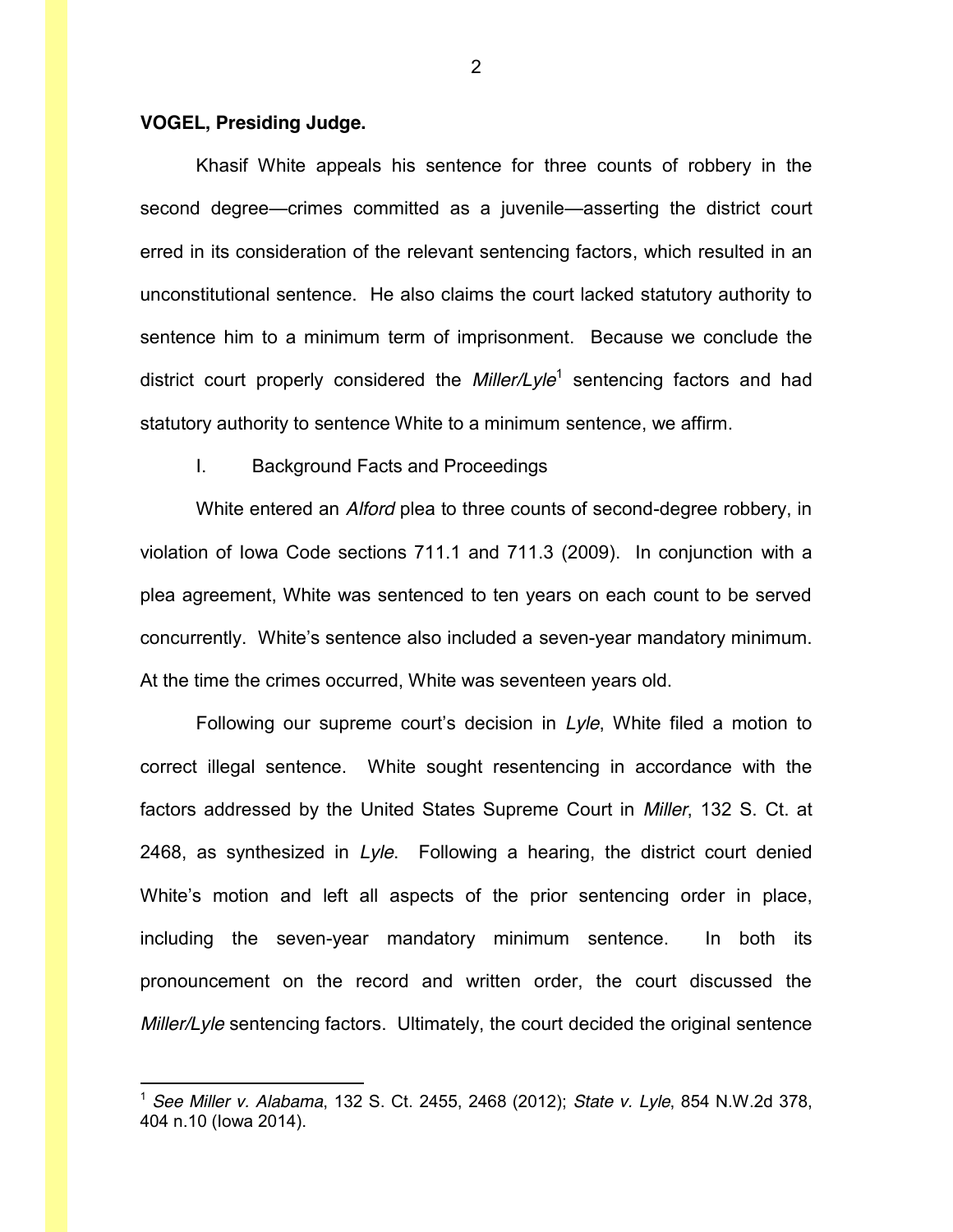was appropriate stating, "Removal of the mandatory minimum sentence is neither justified by the *Lyle* factors nor the general interests of protection of the public and defendant's rehabilitation." White appeals.

II. Standard of Review

The applicable standard of review when a defendant challenges a sentence depends on the specific nature of the challenge. *State v. Seats*, 865 N.W.2d 545, 552–53 (Iowa 2015). When a defendant challenges the legality of the sentence on constitutional grounds, we review the sentence de novo. *Id.* at 553. However, when a defendant challenges the legality of a sentence on nonconstitutional grounds, such as a lack of statutory authority to impose a sentence, we review the sentence for correction of errors at law. *Id.*

III. Consideration of *Miller/Lyle* Factors

White argues the district court erred in its consideration of the *Miller/Lyle* factors. Specifically, White claims the district court failed to fully consider some of the factors and improperly considered other factors as aggravating rather than mitigating. The State asserts the district court properly weighed all the *Miller/Lyle* factors and imposed a sentence within constitutional parameters.

In *Miller*, the Supreme Court held mandatory life without parole sentences for juvenile offenders violated the Eighth Amendment. 132 S. Ct. at 2469. The Court mandated sentencing courts consider the differences between juvenile and adult offenders, including the individual distinctions in defendants and crimes. *Id.* at 2469. Specifically, the Court pointed to:

(1) the age of the offender and the features of youthful behavior, such as 'immaturity, impetuosity, and failure to appreciate risks and consequences'; (2) the particular 'family and home environment'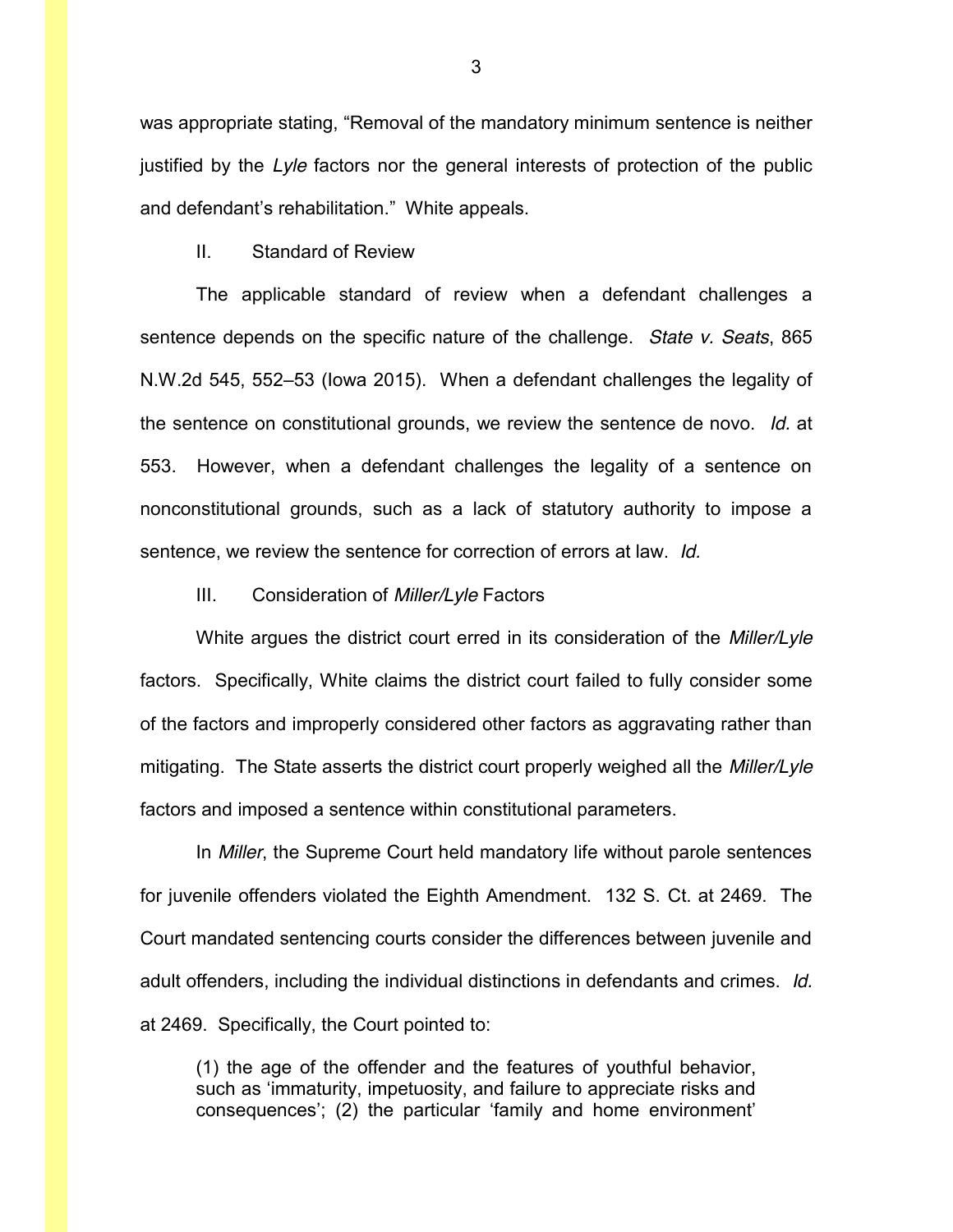that surround the youth; (3) the circumstances of the particular crime and all circumstances relating to youth that may have played a role in the commission of the crime; (4) the challenges for youthful offenders in navigating through the criminal process; and (5) the possibility of rehabilitation and the capacity for change.

 *Lyle*, 854 N.W.2d at 404 n.10 (citation omitted) (listing the *Miller* factors). In *State v. Null*, 836 N.W.2d 41, 74–75 (Iowa 2013), our supreme court discussed the *Miller* factors in detail and adopted them as factors to be considered when sentencing juvenile offenders in our state.

In *Lyle*, our supreme court held all mandatory minimum sentences for juveniles unconstitutional under article I, section 17 of the Iowa Constitution. 854 N.W.2d at 400. The court focused primarily on the differences between adults and juveniles. *Id.* at 402 ("Mandatory minimum sentencing results in cruel and unusual punishment due to the differences between children and adults."). While the court prohibited the mandatory imposition of a minimum sentence to juvenile offenders, the court did not preclude the possibility of a sentencing judge ordering a minimum period of incarceration for juvenile offenders. *Id.* at 402–03. In describing the parameters sentencing judges must consider in resentencing juveniles previously sentenced under the mandatory minimum statute, the *Lyle* court endorsed the factors outlined in *Miller*. *Id.* at 404 n.10.

Because White was a juvenile when the crimes he pled to were committed, the district court was required to consider the five *Miller/Lyle* factors in resentencing White. *See id*. The court acknowledged its duty to apply the *Miller/Lyle* factors and specifically weighed each factor in resentencing White. The court noted that: (1) the three separate and distinct robberies committed by White weighed against a finding of immaturity and impetuosity; (2) White's home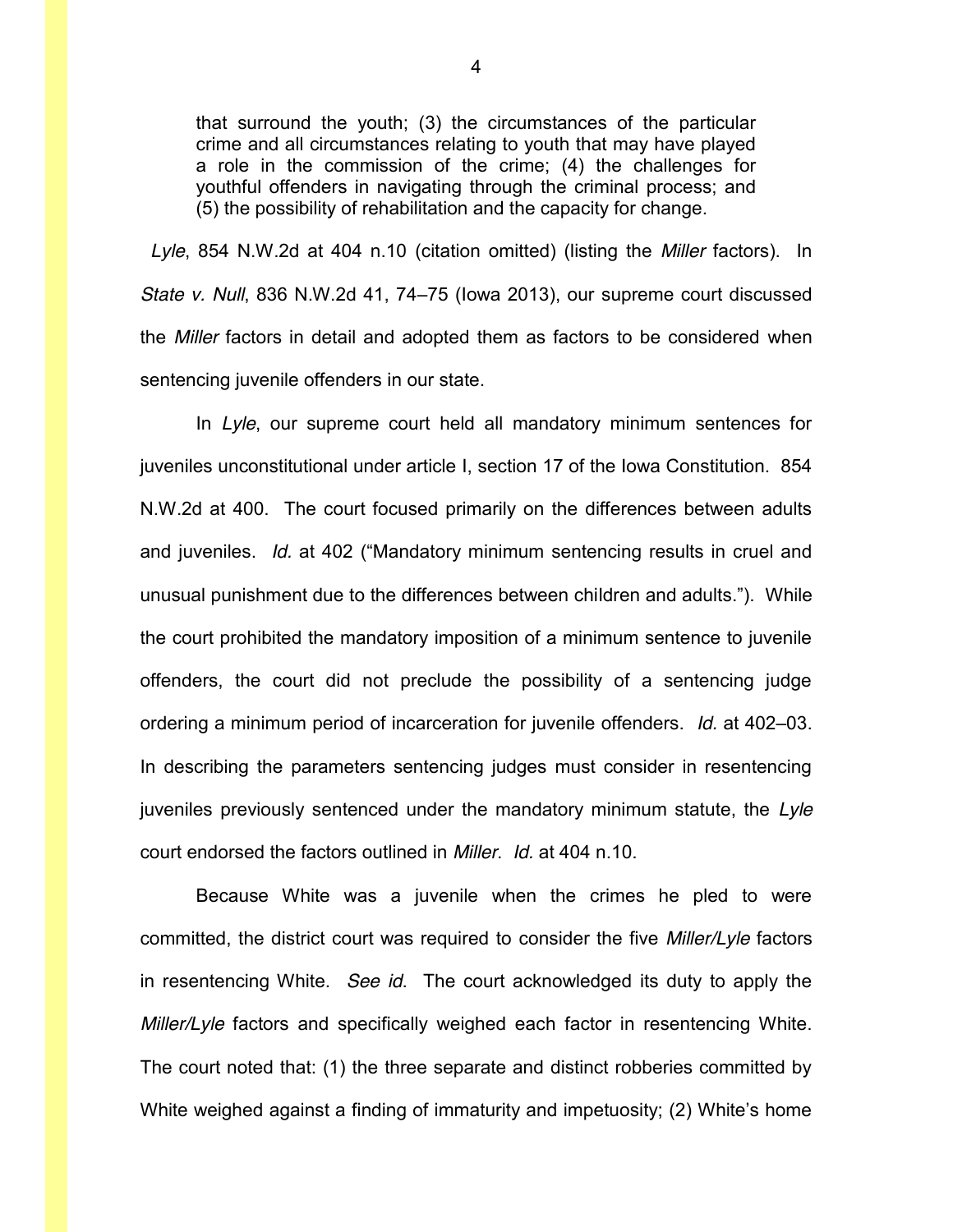and family life was difficult due to his father's negative influence; (3) White had committed three separate offenses—two which were described as shoplifting and one which was more of a "classic" robbery; (4) White faced some challenges in navigating the criminal justice system but was represented by "experienced and respected" counsel; and (5) White's disciplinary record in prison showed "an unwillingness to change and lack of rehabilitation." Between the written order and the record from the hearing, it is clear the court specifically considered each of the *Miller/Lyle* factors in resentencing White.

Further, the district court did not improperly treat factors as aggravating rather than mitigating the punishment. *Lyle*, 854 N.W.2d at 402 n.8 ("Clearly, these are all *mitigating factors,* and they cannot be used to justify a harsher sentence." (emphasis in original)). Nothing in the court's order indicates that the *Miller/Lyle* factors were used to impose a harsher sentence against White. Rather, the court determined that some factors did militate in favor of White, but the court explained that a majority of factors did not. Factors that do not mitigate the punishment are not necessarily factors that aggravate the punishment; the court simply concluded the factors did not mitigate in favor of a lesser sentence.

Because the court properly considered each of the *Miller/Lyle* factors and because it considered the factors as mitigating, rather than aggravating, we conclude White's sentence was constitutional.

IV. Statutory Authority to Impose a Minimum Sentence

White next claims the district court lacked statutory authority to impose a minimum sentence because he asserts section 902.12—the mandatory minimum statute—was declared unconstitutional in *Lyle* and is no longer available.

5